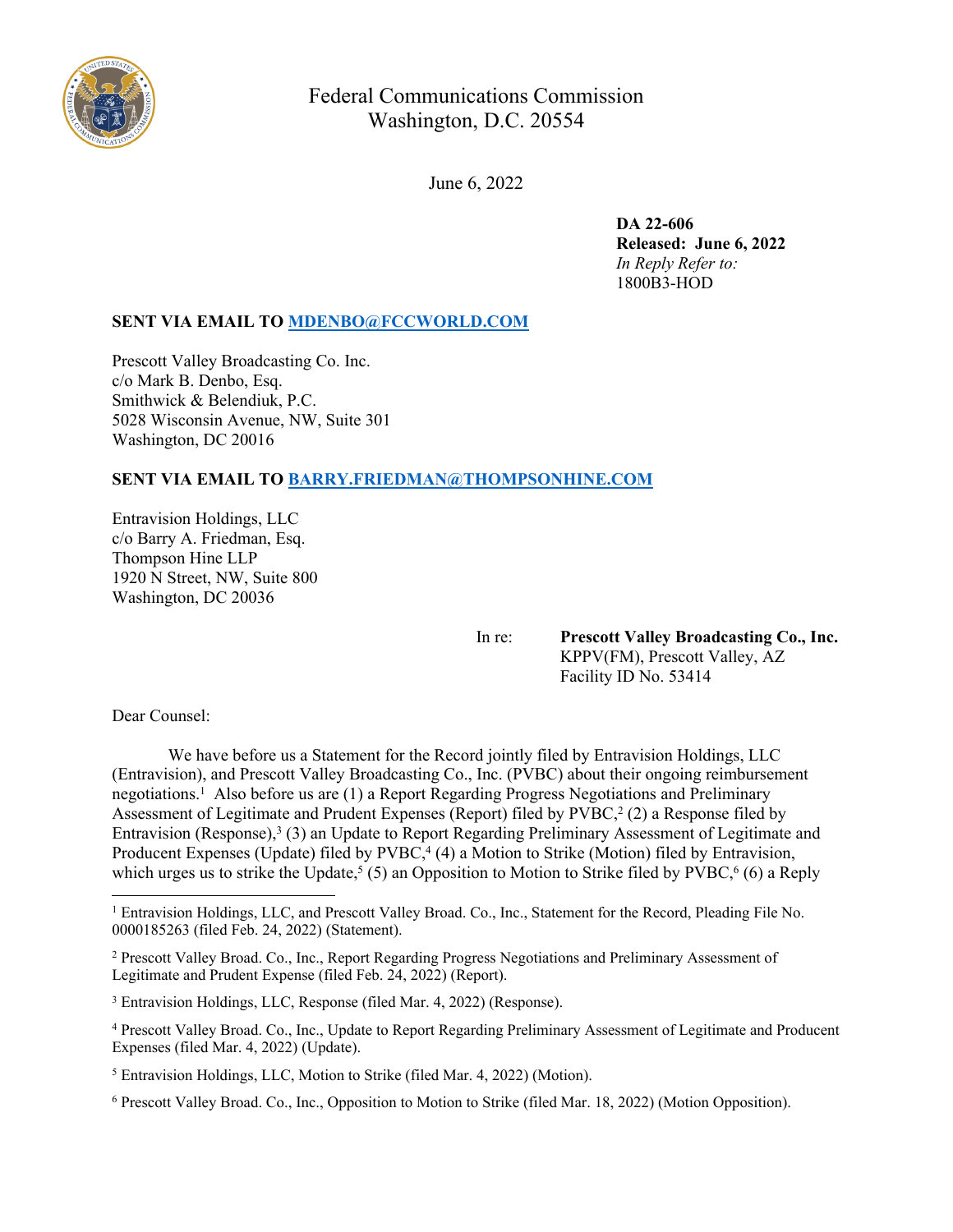filed by Entravision,<sup>7</sup> (7) a Reply to Response (Reply) filed by  $\text{PVBC},^8$  (8) a Second Motion to Strike (Second Motion) filed by Entravision, which urges us to strike the Reply,  $9(9)$  an Opposition to the Second Motion filed by PVBC,<sup>10</sup> and (10) a Reply to the Opposition to the Second Motion filed by Entravision.<sup>11</sup>

For the reasons discussed below, we deny the Motion, and accept the Update. We also grant in part and deny in part the Second Motion, and accept those portions of the Reply specified herein. Additionally, we offer general guidance regarding various categories of expenses. Where possible, we determine whether expense items identified by PVBC are reimbursable, and whether the actual or estimated costs of such items are reasonable. However, we are unable to make such determinations regarding a number of expense items either because we require additional information or because PVBC submitted new information regarding the items in the Update or the Reply. Where we require additional information, we direct PVBC to respond with the information. We permit Entravision to reply to the PVBC response we request (and the new information from the Update and the Reply that we accept herein). We also clarify that we will not accept any additional filings other than the PVBC submission we request and the reply we authorize Entravision to file.<sup>12</sup>

## **I. BACKGROUND**

At Entravision's request, and in order to accommodate the upgrade of one of Entravision's stations, we modified PVBC's license for KPPV(FM), Prescott Valley, Arizona, to specify a new channel (and frequency).<sup>13</sup> As is Commission practice in involuntary channel change cases, we ordered Entravision to reimburse PVBC for the legitimate and prudent costs of changing KPPV(FM)'s channel.<sup>14</sup>

Recently, the Commission charged the Bureau with monitoring the parties' reimbursement negotiations.<sup>15</sup> To facilitate this, the Commission required "the parties to report to the Bureau in writing regarding the progress of their negotiations" by February 24, 2022.<sup>16</sup> If a reimbursement agreement had not been reached by that date, the Commission ordered PVBC to separately submit—on that same date— "a list of all expenses that it currently claims are reimbursable along with a justification and

<sup>11</sup> Entravision Holdings, LLC, Reply to Opposition to "Second Motion to Strike" (filed April 19, 2022) (Second Motion Reply).

<sup>12</sup> Moreover, we caution the parties' that continued submission of unauthorized pleadings may be considered an abuse of the Commission's process.

<sup>13</sup> *See Entravision Holdings, LLC, and Prescott Valley Broad. Co. Inc.*, File Nos. BPH-20190723AAN, BPH-20190723AAO, BLH-19930204KB, Letter Order (MB July 21, 2020) (*Letter Decision*).

<sup>14</sup> *Id.* at 5.

<sup>16</sup> *Id*. at paras. 29, 33.

<sup>7</sup> Entravision Holdings, LLC, Reply (filed Mar. 21, 2022) (Motion Reply).

<sup>8</sup> Prescott Valley Broad. Co., Inc., Reply to Response (filed April 1, 2022) (Reply).

<sup>9</sup> Entravision Holdings, LLC, Second Motion to Strike (filed April 4, 2022) (Second Motion).

<sup>10</sup> Prescott Valley Broad. Co., Inc., Opposition to "Second Motion to Strike" (filed April 18, 2022) (Second Motion Opposition).

<sup>15</sup> *Entravision Holdings, LLC*, Memorandum Opinion and Order, FCC 22-4, at para. 29 (Jan. 25, 2022) (*Commission Order*).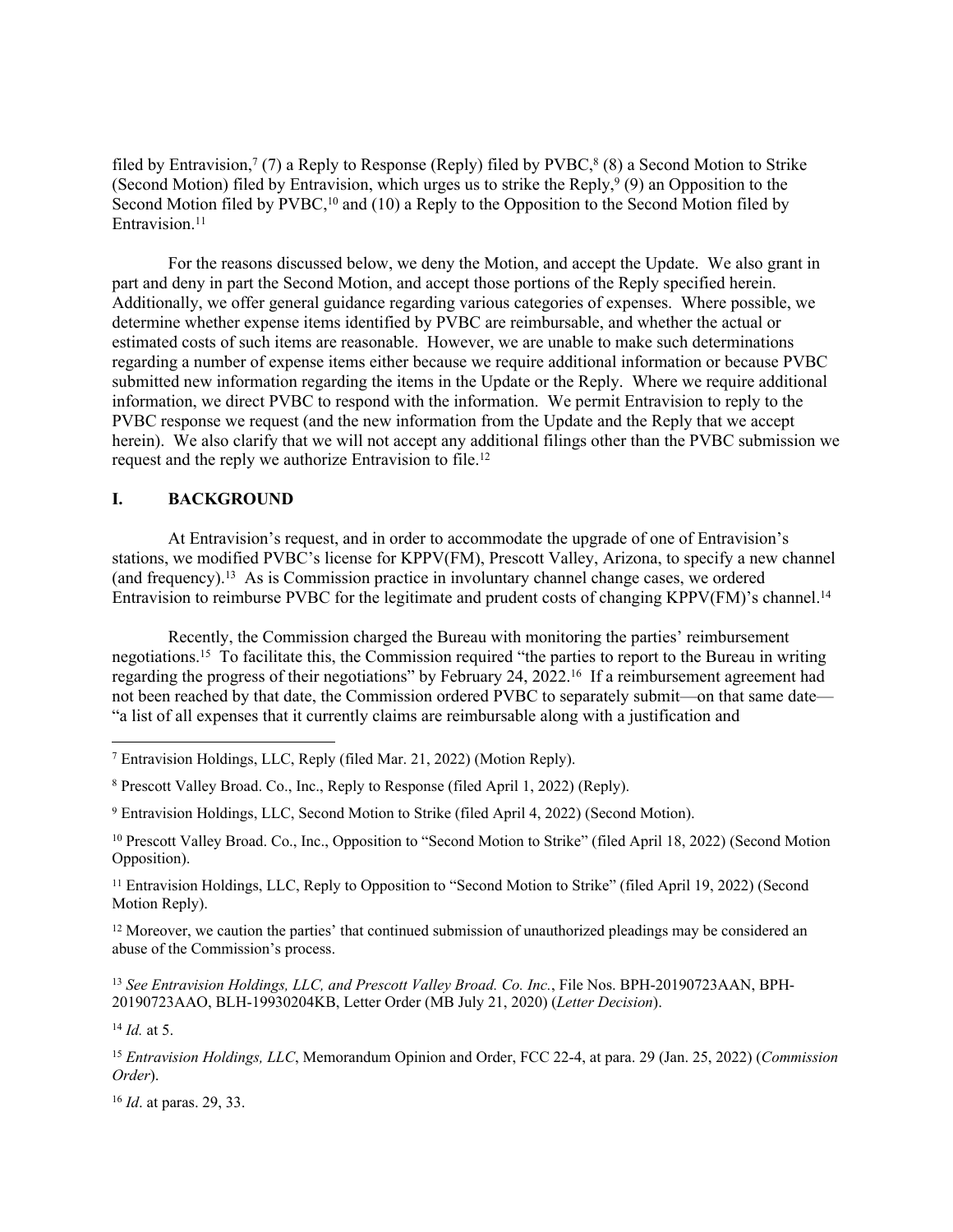documentation to support the estimated cost of each expense."<sup>17</sup> The Commission directed Entravision to respond to PVBC's submission within 14 days of its filing with the Bureau.<sup>18</sup>

On February 24, 2022, Entravision and PVBC jointly filed the Statement, which indicates they have been "unable to reach a mutually agreeable understanding as to the legitimate and prudent expenses that Entravision must reimburse PVBC."<sup>19</sup> That same day, PVBC filed the Report. On March 4, 2022, Entravision filed the Response, and PVBC filed the Update, which contained a revised expense list and additional documentation. Entravision immediately filed the Motion, which urges us to strike the Update. PVBC then filed the Motion Opposition, and Entravision filed the Motion Reply. On April 1, 2022, PVBC filed the Reply, which responds to arguments Entravision made in the Response, and offers additional factual information and documentation to support PVBC's claims that various items are reimbursable. Entravision then filed the Second Motion on April 4, 2022, which urges us to strike the Reply. PVBC filed the Second Motion Opposition, and Entravision filed the Second Motion Reply.

## **II. DISCUSSION**

#### **A. Procedural Issues.**

*New Arguments.*We decline to consider any new arguments made in the Reply.<sup>20</sup> The Commission did not authorize PVBC to submit a reply to the Response. We note that normally we would dismiss the entire pleading as unauthorized. However, as we explain below, because we would have requested that PVBC provide certain factual information included in the Reply, we will accept and consider that factual information. As a result, we will grant the Second Motion in part, and strike those portions of the Reply not specifically accepted herein.

New Expense Items.<sup>21</sup> We reject Entravision's argument that PVBC was required to submit a list of all expenses that it claims are reimbursable by February 24, 2022. We acknowledge that, as Entravision notes, the text of the *Commission Order* specifies that PVBC must submit "a list of all

<sup>21</sup> PVBC has stated that "the sole purposes of the [Update] were to: (1) provide estimates and invoices that PVBC received between February 24 and March 4, 2022; and (b) update certain expected costs." Motion Opposition at 1- 2. However, PVBC actually seeks to add one expense item ("Sign for Outside of Office Building") to the list submitted with the Report. *See* Update, Preliminary Assessment, at 4.

<sup>17</sup> *Id*. at para. 33.

<sup>18</sup> *Id*. at paras, 29, 33.

<sup>19</sup> Statement at 2.

<sup>20</sup> *See* Reply at 2-4 (arguing that Entravision is substituting "its value judgement for that of PVBC," in terms of how PVBC has marketed KPPV"), 5 (reiterating the argument that KPPV is "not a run-of-the-mill station"), 5-6 (arguing that "*Circleville* requires that PVBC be reimbursed to replace all marketing items that include the 'KPPV 106.7' or 'Mix 106.7' logos"), 6-7 (arguing that it should be allowed to "utilize the 'digital environment' to engage in a marketing campaign associated with KPPV's proposed forced channel change"), 7-8 (arguing against comparing its claimed expenses to those claimed in another involuntary channel change case), 8 (arguing against a "per person" limit on reimbursement), 11 (arguing that certain legal fees are reimbursable), 14 (arguing that "[t]here is no requirement that PVBC … have previously engaged in the use of advertising on billboard signs in order to obtain reimbursement for this expense"), 15-16 (arguing that "bumper stickers" are promotional tools), 16-18 (arguing that newspaper, television and direct mail advertising, and website repairs are reimbursable expenses).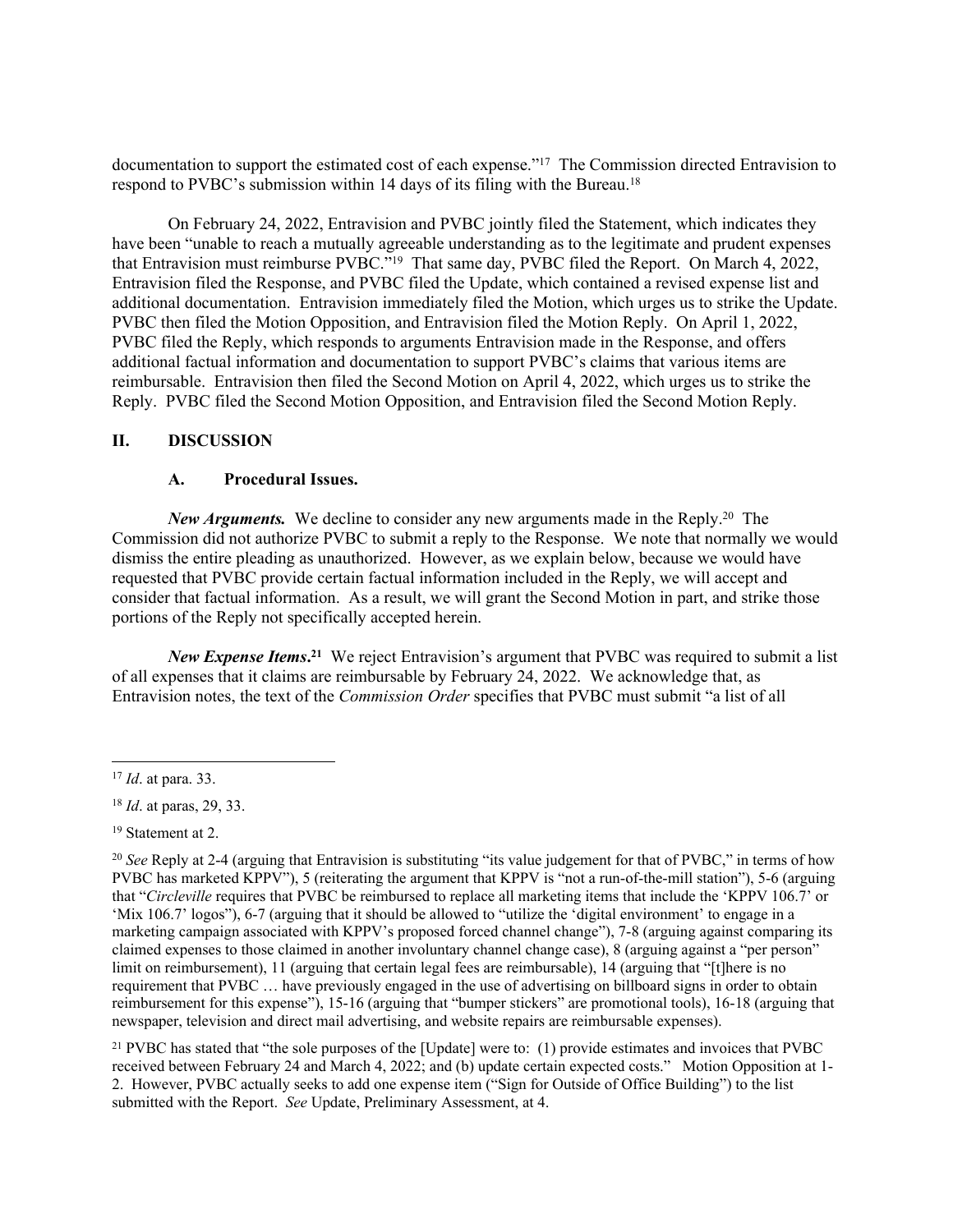expenses that it claims are reimbursable" by February 24, 2022.<sup>22</sup> However, Entravision ignores the fact that the *Commission Order* includes an ordering clause that requires PVBC to submit "a list of all expenses that it *currently* claims are reimbursable."<sup>23</sup> Entravision also ignores the unusual procedural posture of this case.<sup>24</sup> We conclude that, the Commission used the phrase "currently claims" in recognition of the fact that the KPPV(FM) channel change had not yet been implemented, and thus PVBC might incur additional expenses it believes are reimbursable after February 24, 2022.<sup>25</sup> Accordingly, we will consider the new expense item (related to a "Sign for Outside of Office Building") that PVBC included in the Update.<sup>26</sup>

*New Documents and Information***.** We reject Entravision's argument that the *Commission Order* set a February 24, 2022, deadline for the submission of documentation or factual information regarding the expenses PVBC claims are reimbursable, and thus we should not accept any additional documentation or factual information submitted by PVBC.<sup>27</sup> The Commission actually anticipated that the Bureau might need additional information and materials from the parties, and specifically authorized the Bureau to request such information.<sup>28</sup> The new documentation that accompanied the Update, and the new factual information and documentation in the Reply is the type of documentation and factual information that we would have requested from PVBC. Accordingly, we will accept and consider the following:

<sup>25</sup> Having concluded that the deadline set in the *Commission Order* does not bar PVBC from updating its list of expense items, we need not reach Entravision's argument that the Bureau could not waive the February 24, 2022, deadline set in the *Commission Order*. Reply to Opposition at 2.

<sup>26</sup> We note that to act otherwise would be inconsistent with existing Commission precedent that an accommodating party will be reimbursed for the legitimate and prudent costs that it incurs in relation to an involuntary channel change. *See, e.g., Midway, Falmouth and Owingsville, Kentucky*, Request for Supplemental Information, 22 FCC Rcd 6331, 6332, para. 7 (MB 2007) (noting that party benefitting from involuntary channel change "will be required to pledge specifically that it will reimburse [the party implementing the involuntary channel change] for all costs associated with [that party's] channel change"); *Hazard, Hyden, Jackson and London, Kentucky*, Report and Order, 8 FCC Rcd 845, 846, para. 6 (MMB 1993) (noting that party benefitting from involuntary channel changes had "stated that she will reimburse the licensees of [the stations making the involuntary channel changes] for all reasonable costs in changing their channels" and that such reimbursement was "required by Commission policy").

<sup>27</sup> Second Motion at 2. Having concluded that the deadline set in the *Commission Order* does not bar PVBC from submitting additional documentation, we need not reach Entravision's argument that the Bureau could not waive the February 24, 2022, deadline set in the *Commission Order*. *Id*.

<sup>28</sup> The *Commission Order* states: "[W]e direct the Bureau, based on the foregoing information provided by PVBC and Entravision, as well as *any other information that the Bureau may request from the parties*, to issue a decision resolving any disputes regarding whether (1) an expense item is legitimate and prudent and therefore reimbursable, and/or (2) whether the cost of that item is reasonable.). *Commission Order*, FCC 22-4, at para. 29 (emphasis added).

<sup>22</sup> Motion at 2, *citing Commission Order*, FCC 22-4, at para. 29.

<sup>23</sup> *Commission Order,* FCC 22-4, at para. 33 (emphasis added).

<sup>24</sup> Outside of the *Circleville* decision, *Circleville, Ohio,* Second Report and Order, 8 FCC 2d 159, 163, para. 11 (1967) (*Circleville*), the Commission or the Bureau generally has intervened in reimbursement disputes only where the involuntary channel change is complete and all expense items and amounts have been identified. *See, e.g., DHTZ(FM), Ganado, Texas,* Letter Order, DA 22-144 (MB Feb. 11, 2022); *KBEX(FM), Dalhart, Texas,* Letter Order, 28 FCC Rcd 3234 (MB 2013) (*KBEX(FM)*)*; Peter Wayne Lechman,* Memorandum Opinion and Order, 8 FCC Rcd 3058 (MMB 1993) (*Lechman*); *Harold A. Jahnke*, Memorandum Opinion and Order, 74 FCC 2d 265 (1979) (*Jahnke*). Here, the Commission directed the Bureau to intervene at an earlier stage in order to provide guidance about all currently identified expense items and thereby allow the parties' stalled reimbursement negotiations to move forward.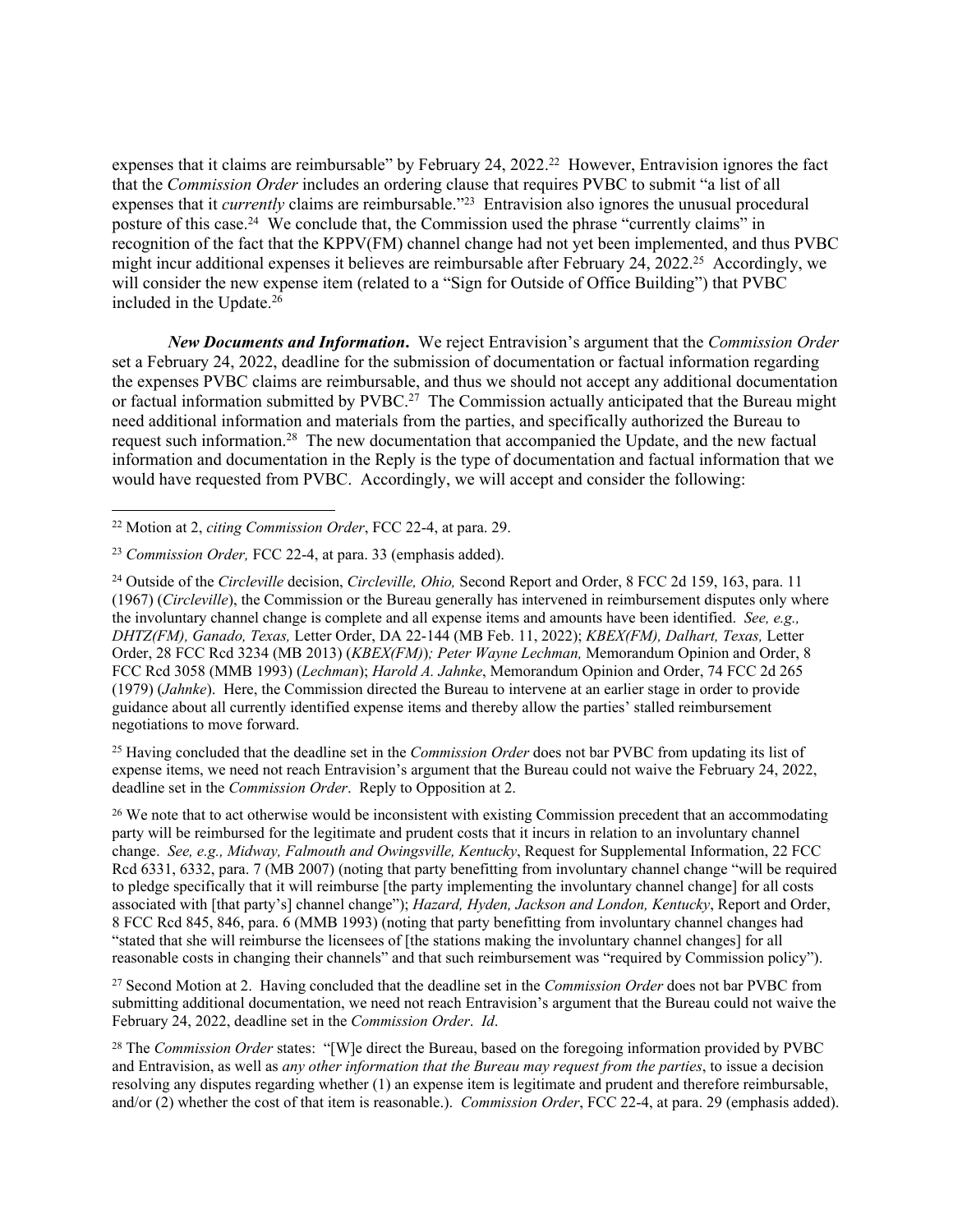- Documentation regarding the costs of "Indoor Directional Signage with New Logos," "Banners," "Lined Windbreakers," "Redesigning and Repairing Websites, Fixing Search Engine Issues,"<sup>29</sup>
- Documentation regarding the cost of "Sign for Outside of Office Building,"<sup>30</sup>
- "Photographs of representative examples of office items and marketing materials,"<sup>31</sup>
- An invoice for legal fees incurred by PVBC in February  $2022$ ,<sup>32</sup>
- Information regarding certain equipment and engineering expenses listed in the Report,  $33$
- Information regarding PVBC's use of certain office supplies in operating KPPV(FM),<sup>34</sup>
- Information regarding PVBC's use of certain promotional materials for KPPV(FM),  $35$
- Information regarding the current KPPV(FM) station identification,  $36$
- Information regarding the current Prescott Valley Chamber of Commerce  $Ad,37$
- Information regarding PVBC's current use of billboard advertising for KPPV(FM).<sup>38</sup>

<sup>32</sup> *Id.* at Attach. 3. The parties have not reached a reimbursement agreement, and the grant of a license to cover KPPV(FM)'s operation on its new channel has not occurred and is not final. Until these events occur, we recognize that PVBC may incur additional reimbursable legal fees. As a result, we would have requested updated information from PVBC regarding additional legal expenses associated with the KPPV(FM) channel change.

<sup>33</sup> Reply at 10.

<sup>36</sup> *Id*. at 14.

<sup>37</sup> *Id*.

<sup>&</sup>lt;sup>29</sup> Update at Attachs. 32-35. PVBC did not include any documentation to support its cost estimates for these items in the Report. In order to evaluate its cost estimates, we would have requested that PVBC provide the types of materials it submitted with the Update.

<sup>&</sup>lt;sup>30</sup> *Id.* at Attach. 36. We herein permit PVBC to update its list to include this expense item. Had PVBC not included this documentation with the Update, we would have requested it.

<sup>&</sup>lt;sup>31</sup> *Id.* at Representative Examples Attach. The photographs are the type of documentation that we would have requested because they will help us evaluate PVBC's claims that it should be reimbursed for various items.

<sup>&</sup>lt;sup>34</sup> *Id.* at 12 (discussing business cards used by KPPV(FM) staff), 13 (discussing letterhead, cardstock, window envelopes, non-window envelopes, and PCR forms and rate cards).

<sup>&</sup>lt;sup>35</sup> *Id.* at 13-14 (discussing box truck wrap, interior signage, t-shirts and caps, lip balm, pens, keychains, car shades, and clothing).

<sup>38</sup> *Id*. at 15, and Exh. 15.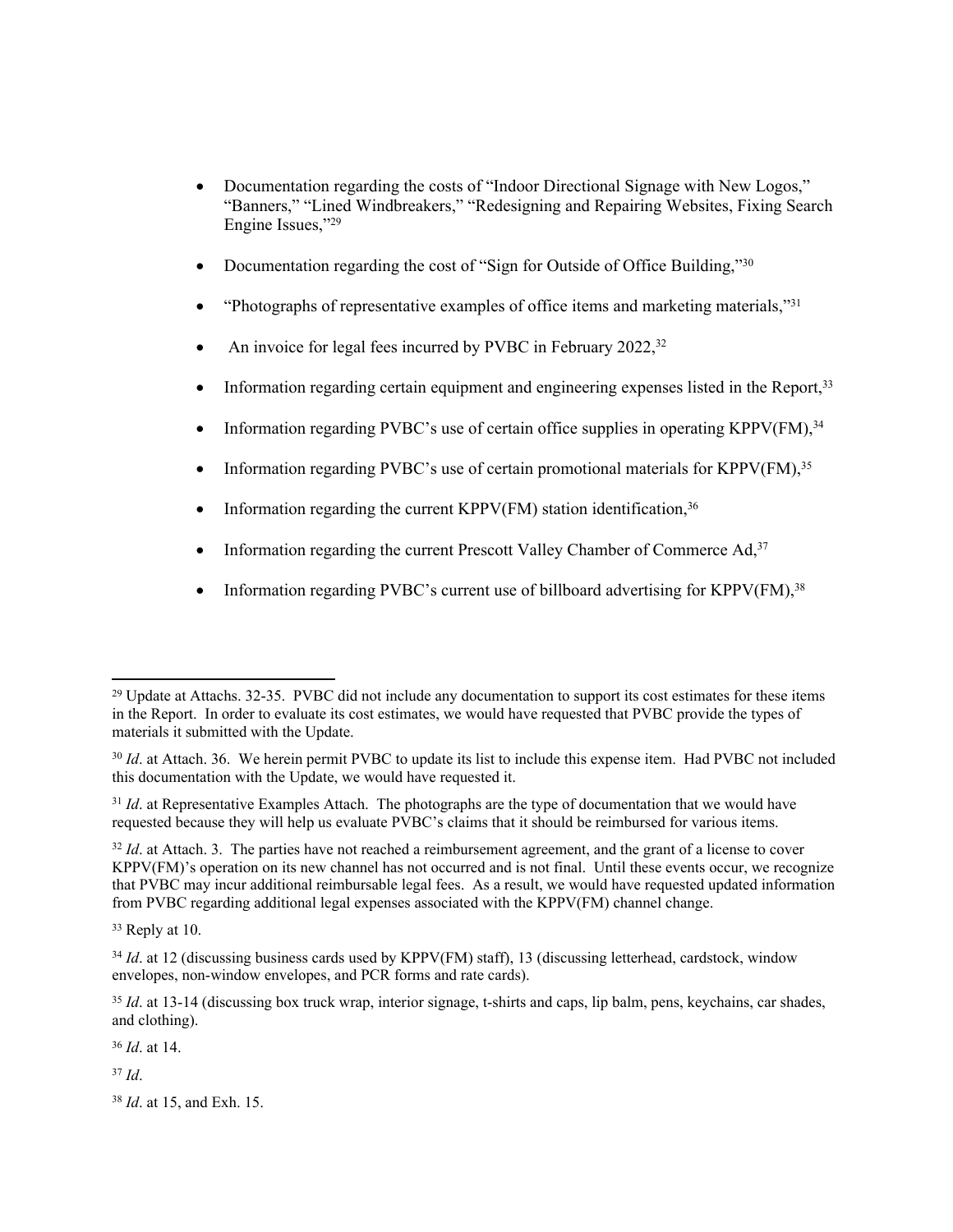- Information regarding the current KPPV(FM) bumper stickers,  $39$
- $\bullet$  Information regarding local scoreboard signage,  $40$
- Information regarding the television advertising listed in the Report, $41$  and
- Information regarding the website repairs listed in the Report.<sup>42</sup>

Although we are accepting this additional documentation and factual information because it is necessary to evaluate the reasonableness of PVBC's reimbursement claim, we do note that we find unpersuasive PVBC's argument that "circumstances beyond its control prevented it from providing copies of all estimates and invoices" in the Report.<sup>43</sup> The record in this proceeding reveals that PVBC was estimating its expenses at least as early as October 2019.<sup>44</sup> In addition, the requirement that PVBC change KPPV(FM)'s channel became final on August 20, 2020. Finally, PVBC has been on notice that it should "thoroughly document [its expenses] with invoices and statements from the professionals involved" since October 2020.<sup>45</sup> The fact that PVBC delayed obtaining documentation to support its estimates of the costs of various expense items was not a circumstance beyond its control.<sup>46</sup>

## **B. Substantive Issues**

When the Commission modifies an existing FM station license (or construction permit) to specify a new channel in order to accommodate a new channel allotment or an upgrade to the facilities of another FM station, it requires the party benefitting from the order (benefitting party) to reimburse the party whose license was modified (accommodating party) for the costs incurred in changing its station's

<sup>44</sup> At that time, PVBC sent a letter to Entravision stating that its expenses would total \$2,750,000. *See* Entravision Holdings, LLC, Opposition, at Exh. A. (filed Nov. 1, 2019).

<sup>45</sup> *See Prescott Valley Broad. Co. Inc*., File No. BLH-19930204KB, Letter Order, at 6 (MB Oct. 21, 2020).

<sup>46</sup> The precedent cited by PVBC does not suggest otherwise. Update at n.1, *citing Incentive Auction Task Force and Media Bureau Report on Status of the Post-Incentive Auction Reimbursement Program, Announce Final Allocation and Post-Implementation Site Visit Validation Program, and Remind Stations of Invoice Filing Deadlines*, Public Notice, MB Docket No. 16-306, GN Docket No. 12-268, DA 22-191, at para. 18 (MB Feb. 24, 2022). While the Bureau did express a willingness to extend the deadline for TV stations assigned new channels as part of the Broadcast Television Incentive Auction to submit all remaining invoices for reimbursement from the TV Broadcaster Relocation Fund where a station "faces circumstances beyond its control," it explained that to obtain such an extension, a station would need "to provide evidence that circumstances requiring the extension were outside of its control, such as local zoning or a force majeure event occurring proximate to the final submission deadline." *Id*.

<sup>39</sup> *Id*. at 16.

<sup>40</sup> *Id*. at 16, Exh. 17.

<sup>41</sup> *Id*. at 17, Exh. 19.

<sup>42</sup> *Id*. at 17-18.

<sup>43</sup> Update at 1; Motion Opposition at 1, 2.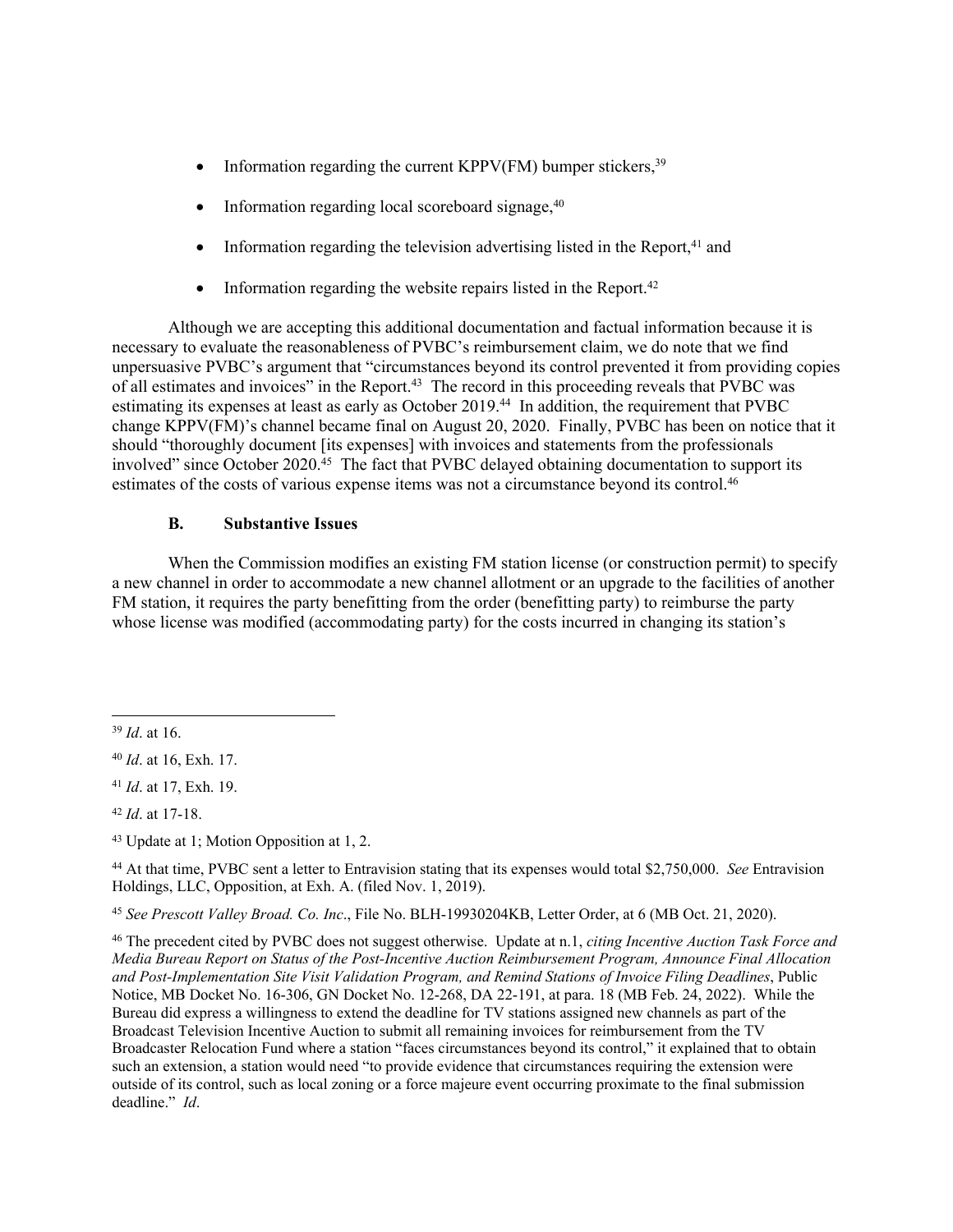channel.<sup>47</sup> For an expense incurred by an accommodating party to be reimbursable, there must be "some clear nexus between the frequency switch and the expense" and the expense must be "reasonable."<sup>48</sup> An accommodating party may demonstrate the required nexus between the expense and the involuntary channel change by showing that an expense falls into one of the categories enunciated in *Circleville* and its progeny: (1) engineering, legal and equipment charges, (2) printing (logs and stationery), (3) out of pocket nonreducible expenses while the station is off the air, (4) advertising promotion for the new frequency, or (5) promotional materials. Alternatively, the accommodating party may demonstrate that it incurred (or will incur) the expense solely because of the involuntary channel change. In terms of reimbursement amounts, we presume the cost of a particular expense item is reasonable where the amount an accommodating party requests matches up with the amount specified in the invoice or estimate associated with that item.<sup>49</sup> We evaluate the various expense items identified by PVBC with this general framework in mind.

## **1. Engineering Charges**

We find that PVBC is entitled to reimbursement for the engineering fees associated with filing an FCC application for a construction permit to implement the involuntary channel change (Permit Application).<sup>50</sup> PVBC has documented that these fees totaled \$2,006,<sup>51</sup> and Entravision has not disputed this amount. Accordingly, we direct Entravision to reimburse PVBC \$2,006 for this expense within twenty (20) calendar days of the date of this letter. PVBC shall report on the status of this payment within thirty (30) calendar days of the date of this letter.

We note that PVBC indicated it will seek reimbursement for a number of other engineering services. PVBC submitted additional information regarding these services in the Reply.<sup>52</sup> Because we herein decide to accept the additional information, and provide Entravision the opportunity to reply to it,

 $49$  A benefitting party may, of course, rebut this presumption with evidence that the amount requested for a particular item far exceeds the amount generally charged for it.

<sup>50</sup> Application File No. 0000124846. *See, e.g., Roy E. Henderson,* Letter Order, DA 22-144*,* at 9 (MB Feb. 11, 2022) (*Henderson*) (ordering reimbursement for engineering fees related to application for construction permit to implement involuntary channel change) *; KBEX(FM)*, 28 FCC Rcd at 3235, 3238 (ordering reimbursement for all engineering fees incurred by accommodating party include those for "application preparation and technical comments").

<sup>51</sup> Report at Attach. 2.

<sup>47</sup> *Circleville, Ohio*, 8 FCC 2d. at 163, para. 11 (*Circleville*) (establishing guidelines for determining reimbursement and requiring that, whenever an existing station is ordered to change frequency to accommodate another station, the benefitting station must reimburse the affected station for its reasonable and prudent expenses).

<sup>48</sup> *Lechman*, 8 FCC Rcd at 3060, n.3. We reject PVBC's claim that KPPV(FM) "deserv[es] special treatment" because "the community service provided by KPPV 106.7 far exceeds the level of community service provided by the vast majority of the stations (if not each and every one of them) that have been subject to forced channel changes since 1967." Report at 1-2. Our inquiry is limited to whether an expense item is legitimate and prudent (*i.e.,* necessitated by the KPPV(FM) channel change). If that is the case, PVBC is entitled to reimbursement. We then examine whether the cost of that item is reasonable. We reject Entravision's assertion that we should also consider the total cost "per person in the service area" in determining whether the total reimbursement to PVBC is reasonable. Response at 7. If we have determined that the cost of each item is reasonable, then the total reimbursement amount necessarily will be reasonable.

<sup>52</sup> Reply at 10 (further describing the expenses listed in Attachment 1 to the Report).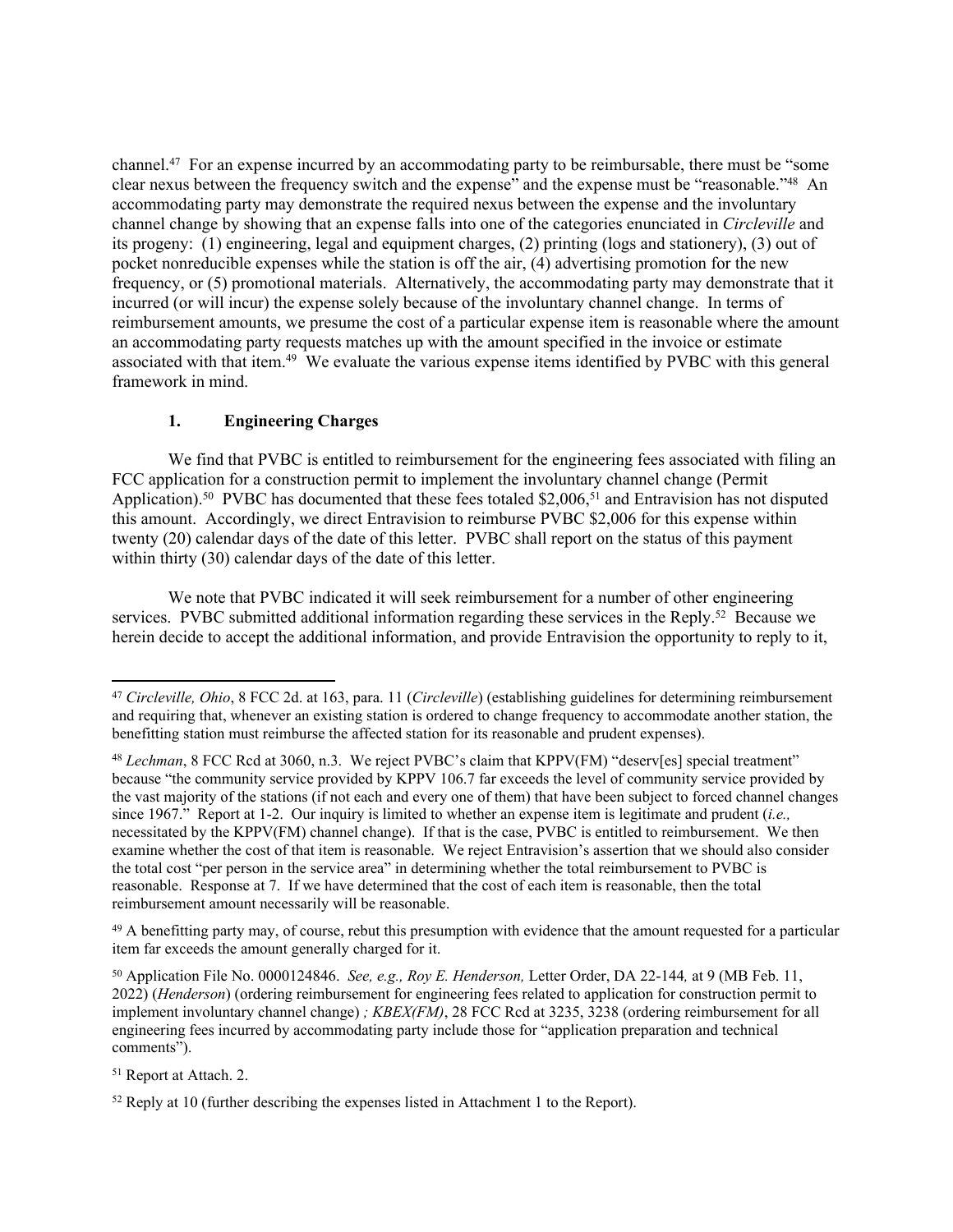we do not—at this time—address whether these engineering services are reimbursable, or whether the estimated costs of those services are reasonable.

## **2. Legal Charges**

In the Report, PVBC seeks reimbursement for legal fees totaling \$42,410.<sup>53</sup> After considering the Report and the Response, we find some of these fees are reimbursable while others are not. We also determine that further information is required regarding some of the fees.

*Reimbursement Required.* PVBC is entitled to reimbursement for legal work related to the filing and processing of the Permit Application,<sup>54</sup> and legal work related to reimbursement negotiations with Entravision.<sup>55</sup> PVBC is entitled to reimbursement for these expenses under our precedent.<sup>56</sup> We note that, while Entravision disputes whether PVBC is entitled to reimbursement for certain legal fees,<sup>57</sup> it does not dispute that PVBC is entitled generally to reimbursement for these types of fees. Further, Entravision does not dispute the reasonableness of the hourly rate charged by PVBC's lawyers. Accordingly, we direct Entravision to reimburse PVBC for these legal expenses, which total \$4,130, within twenty (20) calendar days of the date of this letter. PVBC shall report on the status of this payment within thirty (30) calendar days of the date of this letter.

We also conclude that PVBC should be reimbursed for the legal expenses it incurred in responding to Entravision's Request to Delete Special Operating Condition (Request) and related Entravision submissions.<sup>58</sup> We acknowledge that *Henderson* suggests these legal expenses might not be reimbursable because, strictly speaking, they relate to KPPV(FM)'s operation on its old channel pursuant to an implied STA not to the KPPV(FM) channel change.<sup>59</sup> However, these legal expenses arose solely due to  $(1)$  our decision to modify the KPPV(FM) license to specify a new channel, which resulted in

<sup>53</sup> Report at Attach. 3.

<sup>54</sup> *Id*. This legal work was performed on September 14, 2020, and October 15, 19, and 20, 2020.

<sup>55</sup> *Id*. This legal work was performed on October 21, 2020, November 12 and 25, 2020, December 8, 2020, and January 25, 26, 28 and 31, 2022. All of this work was performed after we issued the *Letter Decision*.

<sup>56</sup> *See, e.g., Henderson*, DA 22-144, at 11 (noting Commission has allowed reimbursement for legal expenses "incurred in the negotiation process"); *Jahnke*, 74 FCC 2d. at 270, para. 8, 274, paras. 16, 17 (requiring reimbursement for legal expenses "incurred in the negotiation process" and legal work related to filing of FCC application to implement channel change).

<sup>57</sup> Response at 9-10.

<sup>58</sup> *See* Entravision Holdings, LLC, Request for Removal of Special Operating Condition and Issuance of Revised Construction Permit, File No. BPH-20190723AAN (dated Jan. 6, 2021) (Request); Letter from Barry A. Friedman, Counsel, Entravision Holdings, LLC, to Marlene H. Dortch, Secretary, FCC, File No. BPH-20190723AAN, at 2-3 (dated Jan. 15, 2021); Letter from Barry A. Friedman, Counsel, Entravision Holdings, LLC, to Marlene H. Dortch, Secretary, FCC, File No. BPH-20190723AAN, at 1, n.1 (dated Jan. 25, 2021); Letter from Barry A. Friedman, Counsel, Entravision Holdings, LLC, to Marlene H. Dortch, Secretary, FCC, File No. BPH-20190723AAN, at 3 (dated Feb. 4, 2021); Letter from Barry A. Friedman, Counsel, Entravision Holdings, LLC, to Marlene H. Dortch, Secretary, FCC, File No. BPH-20190723AAN, at 2-3 (dated July 23, 2021). This legal work was performed on January 6, 7, 8, 11, 12, 13, 14, 19, 20, 21, 22, 25, 26, 28, and 29, 2021, February 1, 3, and 4, 2021, July 26, 2021, and August 2, and 3, 2021. *See* Report at Attach 3.

<sup>59</sup> *Henderson*, DA 22-144, at 11, and 12, n.65 (noting that legal expenses related to the involuntary channel change are reimbursable).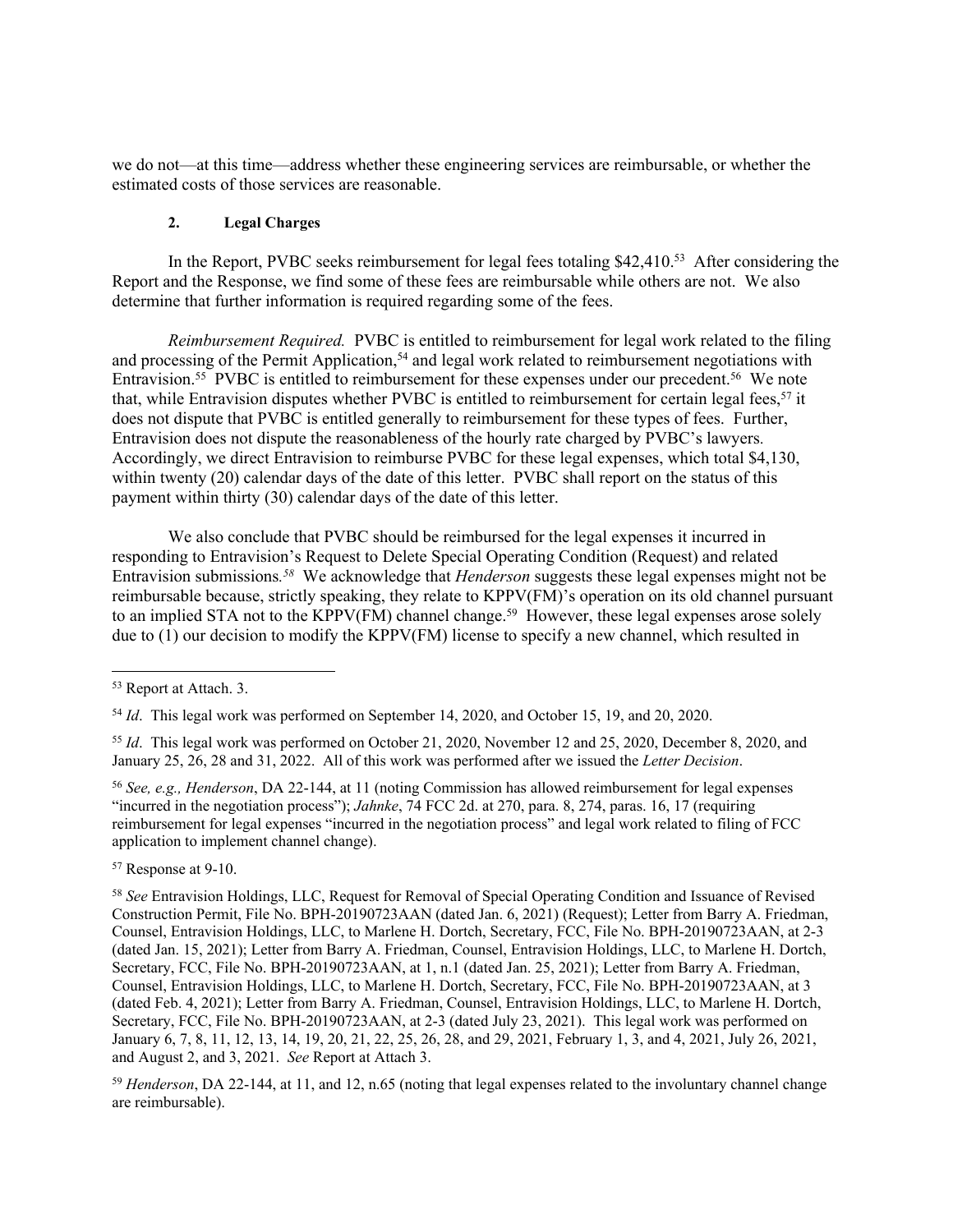KPPV(FM) having only an implied STA to operate on its old channel, and (2) Entravision's decision to file the Request. As a result, we conclude PVBC is entitled to reimbursement for these legal fees.<sup>60</sup> As we noted in the preceding paragraph, Entravision does not dispute the reasonableness of the hourly rate charged by PVBC's lawyers. Accordingly, we direct Entravision to reimburse PVBC for these legal expenses, which total \$10,685, within twenty (20) calendar days of the date of this letter. PVBC shall report on the status of this payment within thirty (30) calendar days of the date of this letter.

*Reimbursement Not Required*. We agree with Entravision that PVBC is not entitled to reimbursement for any legal work performed prior to issuance of the *Letter Decision*. <sup>61</sup> Accordingly, we deny PVBC's request for reimbursement of \$10,700 in legal fees incurred prior to July 21, 2020.<sup>62</sup>

We also deny PVBC's request for reimbursement for legal fees related to the litigation it instituted after the Bureau declined to require Entravision to deposit funds in an escrow account.<sup>63</sup> Like Entravision,<sup>64</sup> we conclude that the legal expenses associated with the escrow account litigation were neither reasonably related to the channel change, nor connected to ongoing litigation related to the channel change.<sup>65</sup> While we acknowledge that the escrow account issue could be considered a collateral matter, we note that PVBC is not entitled to reimbursement for legal fees associated with collateral matters.<sup>66</sup>

<sup>64</sup> Response at 9-10.

<sup>&</sup>lt;sup>60</sup> As we stated in *Jahnke*, the right to receive reimbursement extends to "those expenses which [an accommodating party] unavoidably incurred because of our order to change channels"). *Jahnke*, 74 FCC 2d at 273, para. 15.

 $61$  Response at 9 (arguing that we should "remove  $\vert$  1 from consideration ... all bills rendered prior to July 21, 2020, when the Media Bureau issue<sup>[d]</sup> its Order granting the involuntary channel change for KPPV" and citing *Henderson*). *See also Henderson*, DA 22-144, at 12, n.65 ("[A]ny legal expenses incurred prior to the release of the *Ganado Order* (*i.e.*, the order directing the involuntary channel change) are not required to be reimbursed.").

<sup>62</sup> Report at Attach. 3. PVBC submitted invoices for work performed between July 30, 2019 and January 3, 2020. All of this legal work was performed prior to release of the *Letter Decision* on July 21, 2020, and is not reimbursable.

 $63$  This legal work was performed on July 23, and 25, 2020, August 3, 5, 18, 24, and 25, 2020, September 9, 11, 21, 23, 24, 25, and 29, 2020, October 2, 8, 13, and 14, 2020, November 9, 10, 11, 16, 19, and 20, 2020, December 15, 16, 18, 21 22, and 23, 2020. Report at Attach. 3. These fees relate to the Petition for Reconsideration (Petition) that PVBC filed on August 19, 2020, (2) the Request for Stay that PVBC filed at the same time as the Petition, and (3) the Application for Review that PVBC filed after we denied the Petition and dismissed the Request for Stay. Prescott Valley Broad. Co. Inc., Petition for Reconsideration, File No. BPH-20190723AAN (filed Aug. 19, 2020); Prescott Valley Broad. Co., Inc., Request for Stay, File No. BPH-20190723AAN (filed Aug. 19, 2020); Prescott Valley Broad. Co. Inc., Application for Review, File No. BPH-20190723AAN (dated Nov. 20, 2020).

<sup>65</sup> We acknowledge that *KBEX(FM)* indicates that legal fees related to questioning a benefitting party's financial qualifications could be a reimbursable expense if the benefitting party's financial qualifications were at issue. *KBEX(FM*), 28 FCC Rcd at 3238, n.23. *KBEX(FM)* is inapposite, however, because Entravision's financial qualifications were never at issue here.

<sup>66</sup> *Jahnke*, 74 FCC 2d. at 273, para. 15.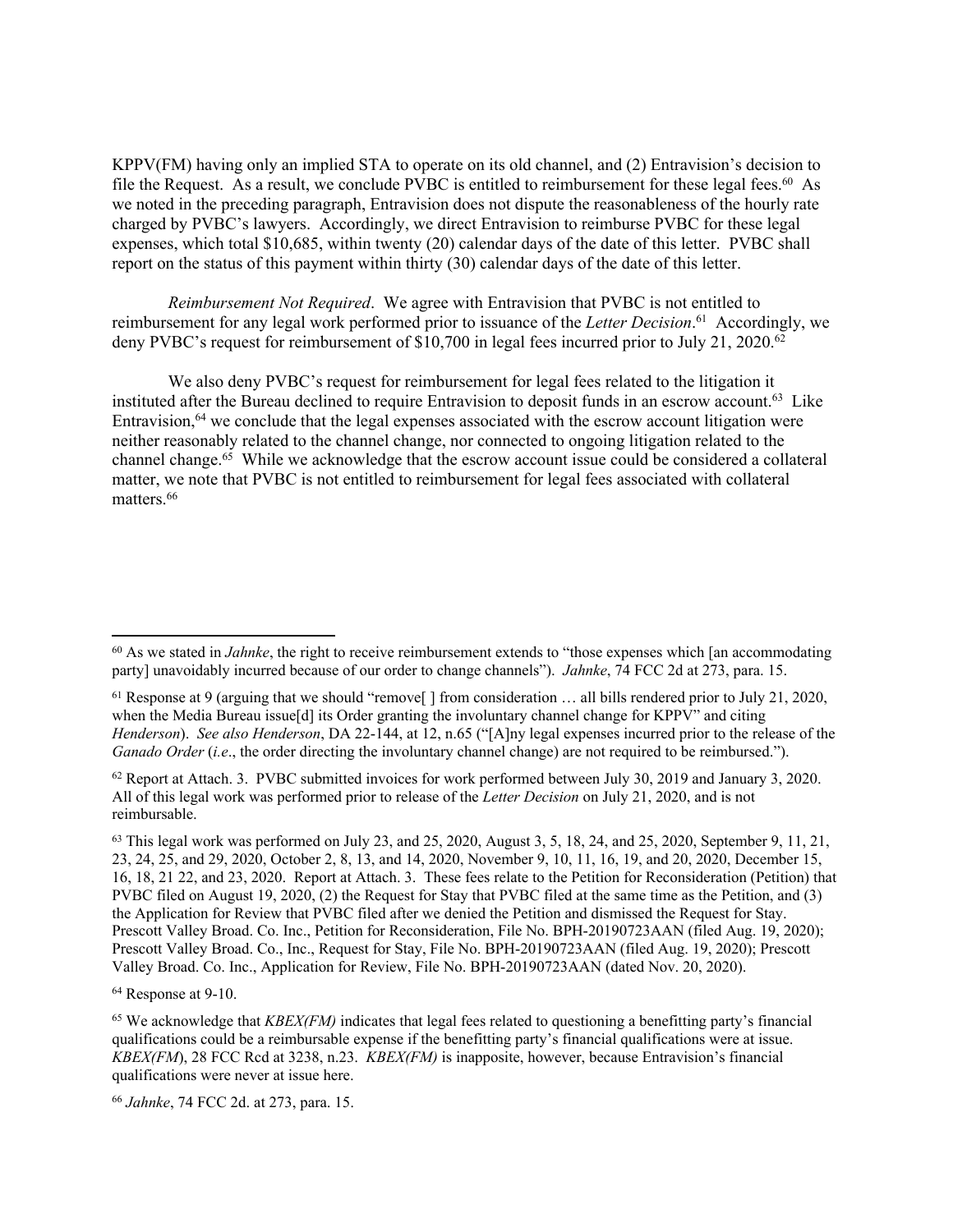Finally, we will not require Entravision to reimburse PVBC for legal work performed on August 12, 2020, and August 28, 2020. This work was entirely unrelated to the reimbursement negotiations or to implementation of the KPPV(FM) channel change. $67$ 

*Further Information Required*. We need further information regarding a number of the legal fees listed in Attachment 3 to the Report. Below, we specify the information required.

- July 21, 2020. PVBC must identify the specific subject matter discussed during the conference that occurred on this date, and the specific subject matter researched on this date. PVBC also must specify how much of the \$735 charge is attributable to each subject discussed or researched.
- July 22, 2020. PVBC must identify the specific subject matter discussed at the conference that occurred on this date. PVBC must also specify how much of the \$700 charge is attributable to each subject discussed, and how much is attributable to preparation of the Petition.
- August 4, 6, and 7, 2020. PVBC must identify the FCC pleadings and proceeding referenced in the entries for these dates.
- September 22, 2020. PVBC must explain what topics related to the "Entravision proceeding" were discussed in the conference. PVBC also must specify how much of the \$840 charge is attributable to each topic discussed.
- October 22, 2020. PVBC should indicate which Entravision letter was being reviewed. PVBC also must provide a list of the subject matters discussed during the conference with FCC staff. PVBC must specify the portion of the \$490 charge attributable to each subject.
- November 5 and 6, 2020. For each date, PVBC must specify how much of the charge is attributable to work related to the reimbursement negotiations, and how much is attributable to work on the Application for Review.
- December 7, 2020. PVBC must indicate the topics discussed at the conference that occurred on this date. PVBC must also specify how much of the \$140 charge is attributable to each topic.
- December 9, 10, 11, and 14, 2020, January 8, 2021, June 24, 2021. PVBC must indicate the subject matter discussed in the conferences that occurred on these dates, and specify the subject matter of any other legal work performed on these dates. For each date, PVBC must indicate the portion of the charges for each date that are attributable to each subject.
- January 15, 2021. PVBC must explain the nexus between each task performed on this date and the KPPV(FM) channel change. PVBC must also provide a list of the subject matters discussed during the conference with FCC staff.

<sup>&</sup>lt;sup>67</sup> Report at Attach. 3. The work performed on August 12, 2020, is described as a conference regarding "FCC public file requirements." *Id*. The work performed on August 28, 2020, is described as research and a conference regarding "C-Band earth stations." *Id*.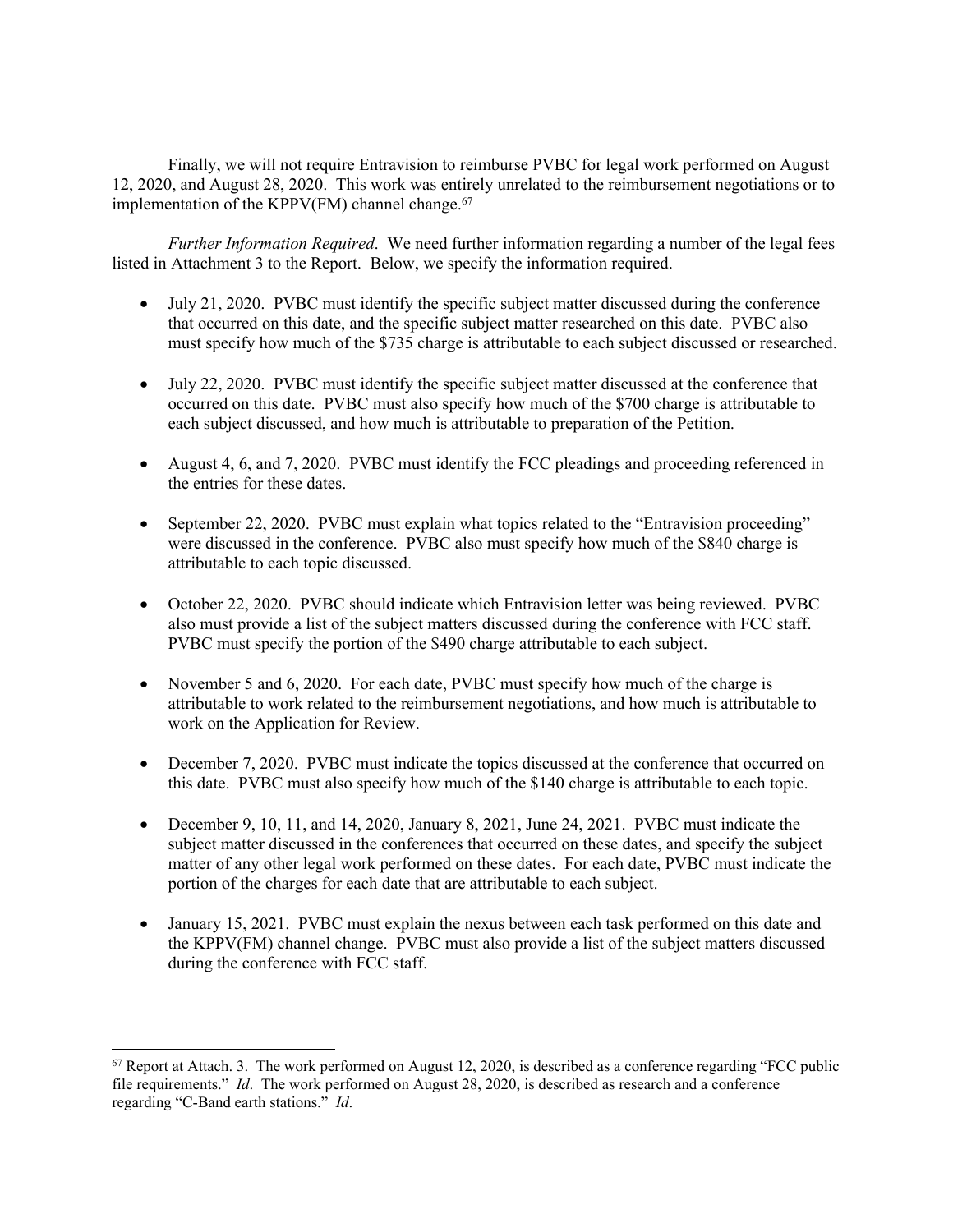July 14, and 15, 2021. PVBC must indicate whether the legal work performed on July 14, 2021, and the conference that occurred on July 15, 2021, were related to its reimbursement negotiations with Entravision. If any of the legal work was not, PVBC must identify the subject matter covered, and provide a breakdown of how much of the charge for each date is attributable to each subject.

## **3. Equipment**

While we are unable, at this time, to determine whether PVBC is entitled to reimbursement for the equipment listed in the Report,<sup>68</sup> we offer some guidance regarding equipment expenses. First, we remind the parties that PVBC is "entitled to reimbursement for equipment only to the extent new equipment is actually required (*i.e.,* some antennas can be retuned [but in other cases a new antenna could be required]), and only for equipment corresponding to that previously in use."<sup>69</sup> Second, on at least one occasion, we have required reimbursement for a "stand by antenna."<sup>70</sup> To the extent that the KPPV(FM) channel change requires PVBC to modify or replace equipment at its back-up site, we believe it is entitled to reimbursement for those expenses. Third, we note that, where a station's involuntary channel change results in the need to replace or modify equipment used to operate its booster station, the benefiting party should reimburse the accommodating party for the cost of such equipment.<sup>71</sup> Booster stations must operate on the same frequency as their primary stations.<sup>72</sup> Thus, when an FM station is ordered by the Commission to change its frequency, it has no choice but to change its booster station's frequency too. We also note that, in order to ensure that a booster station impacted by an involuntary channel change at its primary station continues to receive that station's signal, an accommodating party may need to modify or replace the equipment the booster station uses to receive the primary station's signal. An accommodating party also would be entitled to reimbursement for the costs associated with the modification or replacement of such equipment.

<sup>71</sup> We acknowledge that, as Entravision notes, the *Letter Decision* rejected the argument that Entravision's reimbursement obligation should extend to costs incurred by an FM translator that was licensed to another entity but rebroadcasting the signal of KPPV(FM). *Letter Decision* at 6. However, we disagree with Entravision that this finding extends to FM booster stations. *See* Response at 8. We believe there is a key difference between FM booster and FM translator stations. While both types of stations are authorized on a secondary basis, only FM translators are subject to displacement by full-service FM stations. *See Amendment of Part 74 of the Commission's Rules Concerning FM Translator Stations*, Report and Order, 5 FCC Rcd 7212, 7224, para. 86 (1990); *FCC Adopts Limit for NCE FM New Station Applications in October 12 – October 19, 2007 Window*, Public Notice, 22 FCC Rcd 18699, 18702 (2007) (*2007 Public Notice*). FM boosters are not subject to displacement because they operate on the same frequency as their primary stations and their service contours do not exceed the protected service contours of their primary stations. *See* 47 CFR §§ 74.1202(c), 74.1231(i). Thus, unlike FM translator licensees, FM booster licensees have not "recognize[d] and accept[ed] the "inherent risk" that their stations are always subject to displacement by a full service station. *2007 Public Notice*, 22 FCC Rcd at 18702.

 $72$  47 CFR § 74.1202(c) ("An FM broadcast booster station will be assigned the channel assigned to its primary station.").

<sup>68</sup> Report at Attach. 1. In the Reply, PVBC submitted additional information regarding this equipment. Reply at 10. Because we herein decide to accept this information, and provide Entravision the opportunity to reply to it, we do not—at this time—make specific findings regarding the equipment listed in the Report.

<sup>69</sup> *Circleville*, 8 FCC 2d. at 164, para. 12. Entravision is not required to pay for improving or modernizing KPPV(FM)'s facilities. *Id*.

<sup>70</sup> *KBEX(FM)*, 28 FCC Rcd at 3235, 3237-38.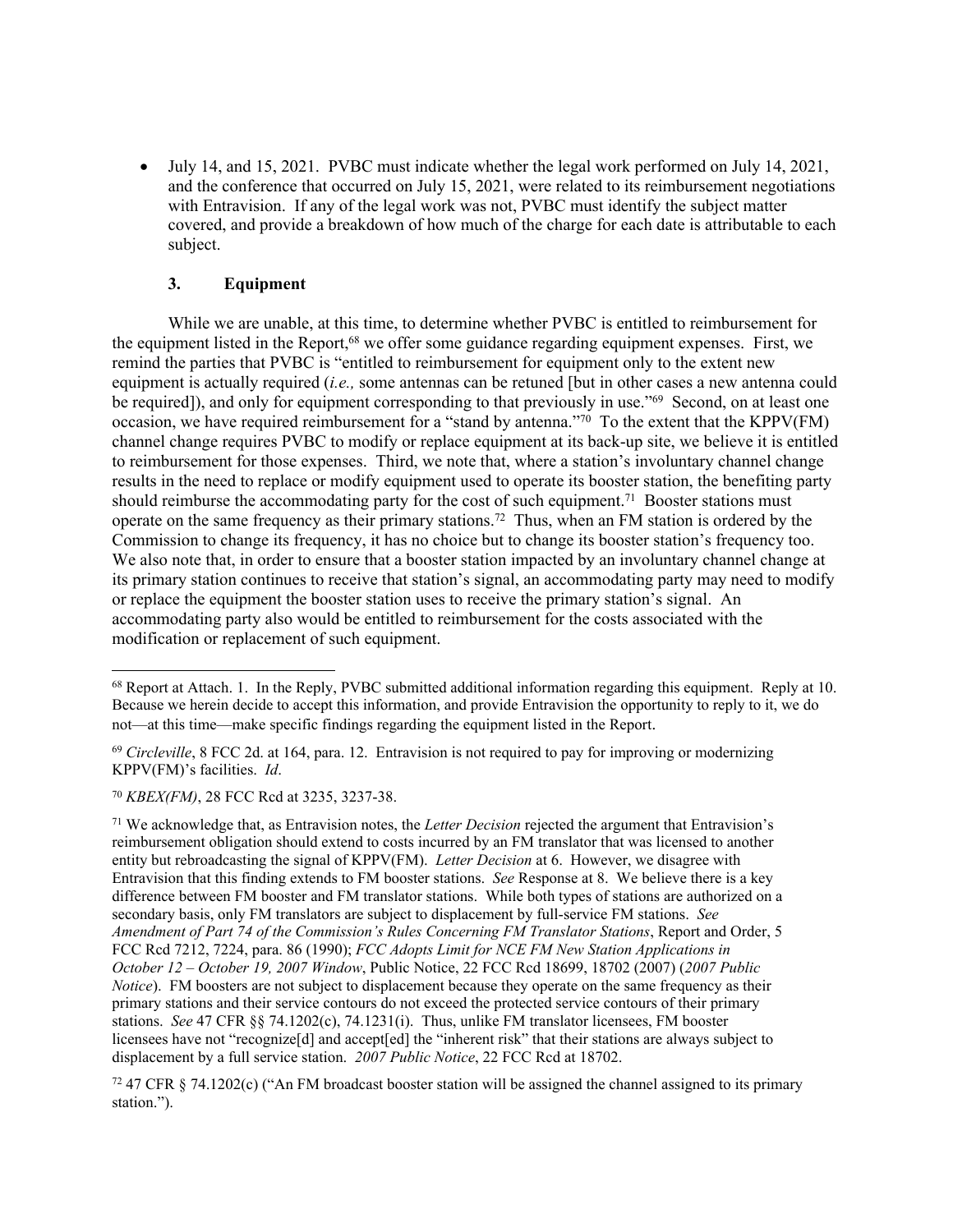## **4. Application Processing Fees**

We find that PVBC is entitled to reimbursement for the application fee associated with filing the Permit Application.<sup>73</sup> PVBC has documented that this fee totaled \$1,110,<sup>74</sup> and Entravision has not disputed this amount. Accordingly, we direct Entravision to reimburse PVBC \$1,110 for this expense within twenty (20) calendar days of the date of this letter. PVBC shall report on the status of this payment within thirty (30) calendar days of the date of this letter.

## **5. Printing (Logs and Stationery).**

While we are unable, at this time, to determine whether PVBC is entitled to reimbursement for the printing expense items listed in the Report, or whether the costs of those expense items are reasonable,<sup>75</sup> we do provide some guidance regarding this category of *Circleville* expenses. First, we acknowledge that—as Entravision points out—much business is now conducted digitally.<sup>76</sup> However, we reject Entravision's assertion that, because business can be conducted digitally, PVBC may not be entitled to reimbursement for certain printed items listed in the Report.<sup>77</sup> If PVBC still uses these items and there is a clear nexus between the need to replace these items and the KPPV(FM) channel change, that is all that matters. Second, if a stationery item is reimbursable, PVBC is entitled to reimbursement for the number of units of that item that PVBC has on hand. Finally, we note Entravision has agreed to PVBC's estimated unit costs for the following printed items: (1) \$60 per box of business cards, (2) \$195 per box of window envelopes, and  $(3)$  \$85 per box of plain envelopes.<sup>78</sup>

We have determined that PVBC must supplement the information it has submitted regarding the printed expense items. Specifically, to the extent that PVBC has not demonstrated that each of the printed items listed in the Report has KPPV(FM)'s old frequency on it, PVBC must submit photographs or other evidence demonstrating that this is the case.<sup>79</sup> PVBC also must specify how many of each printed item it

<sup>78</sup> *Id*. at 10, 11.

<sup>73</sup> Application File No. 0000124846. *See, e.g., Henderson,* DA 22-144*,* at 9 (ordering reimbursement for engineering fees related to application for construction permit to implement involuntary channel change)*; KBEX(FM*), 28 FCC Rcd at 3235, 3238 (MB 2013) (ordering reimbursement for all engineering fees incurred by accommodating party include those for "application preparation and technical comments").

<sup>74</sup> Report at Attach. 4.

<sup>&</sup>lt;sup>75</sup> PVBC indicated in the Report that it expects to incur costs related to the following items that fall into this category: business cards, letterhead and cardstock, envelopes (window and plain), client intake forms, and rate cards. PVBC submitted additional information regarding these items in the Update and the Reply, which we herein decide to accept. Update at Representative Examples Attach.; Reply at 12, 13. Because we are providing Entravision the opportunity to reply to this additional information, we will not make any specific findings regarding these expense items at this time.

<sup>76</sup> Response at 11, 12.

<sup>&</sup>lt;sup>77</sup> *Id.* at 11 (questioning "how many letters go out per month in today's environment where most communications are electronic and in digital form" and how many envelopes are required "in a digital world"), 12 (questioning whether intake forms and rate cards are necessary "in a digital world").

<sup>79</sup> The photographs (and other evidence) will establish the nexus between the need to replace the item at issue and the KPPV(FM) channel change. We note that PVBC included "representative examples of existing office items." Update at Representative Examples Attach. PVBC need not send duplicate examples of these items. However,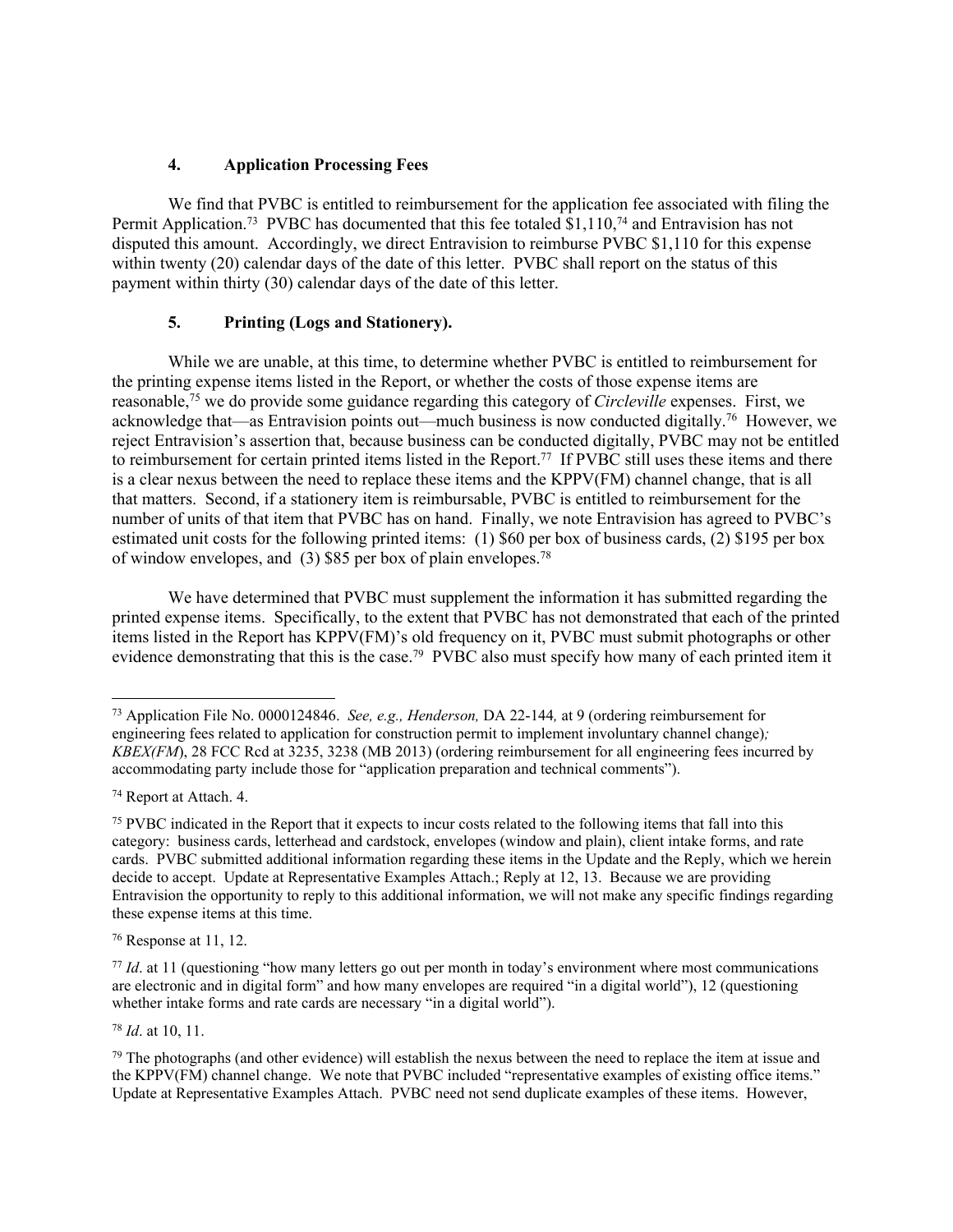had in its possession as of the date of this letter. We caution PVBC that it cannot expect to be reimbursed for any of these printed items purchased after the KPPV(FM) license was modified on July 21, 2020. PVBC must state when it last placed an order for each printed item, and provide the invoice or other documentation related to that order.

#### **5. Advertising Promotion for New Frequency**

While we are unable, at this time, to rule upon whether most of the advertising expense items listed in the Report are reimbursable, and whether the costs of these items are reasonable, $80$  we provide some general guidance regarding this category of *Circleville* expenses. First, any advertising undertaken must be reasonable in duration. Barring exceptional circumstances, advertising an involuntary channel change for longer than 3 months would not be reasonable.<sup>81</sup> Second, the media outlets utilized to advertise the involuntary channel change must be reasonable in terms of number and reach.<sup>82</sup> Third, for an advertising expense to be reimbursable, the advertisement must have the sole purpose of notifying the public of the involuntary channel change. If an accommodating party has historically advertised with a media outlet—or would advertise with that outlet regardless of the involuntary channel change, and the accommodating party has run advertisements with identical or similar content in the past, that suggests that there is no clear nexus between the involuntary channel change and the advertisements. Finally, we note that the Commission previously has required reimbursement for newspaper and television advertising.<sup>83</sup>

Based on this general guidance, and our review of the Report and Response, we require Entravision to reimburse PVBC for the costs of three months of inserts in the Prescott Valley Chamber of Commerce newsletter. In the Report, PVBC indicated it expects to seek reimbursement for the cost of twelve months of these inserts. Entravision does not dispute that the inserts are a reimbursable

<sup>81</sup> PVBC has indicated that it expects to seek reimbursement for 12 months of advertising on the following mediums: Prescott Valley Chamber of Commerce Inserts, Billboards, Television Advertising, Valpak Inserts, Zion Marketing Mailings, and Verde Valley Advertising Mailings.

<sup>82</sup> In most cases, we would expect much of the "advertising" for the involuntary channel change to air on the station itself because promotion the channel change on air is one of the best ways—if not the best way—to notify listeners of the channel change.

<sup>83</sup> *See Lechman*, 8 FCC Rcd 3059, paras. 6, 10 (requiring reimbursement of \$2,197.20 in newspaper and television advertising). *See also Circleville*, 8 FCC 2d. at 164, para 12 (finding that "a certain amount of newspaper advertising should be reimbursable," but noting that "the benefiting party should not be required to pay for improving the situation of the existing station"). Entravision appears to concede that newspaper advertising can be a legitimate and prudent advertising expense. Response at 15 ("Entravision would agree that a quarter-page advertisement in the largest circulation publication serving Prescott Valley is acceptable, provided the advertising purchased is for no more than one month."). In addition, Entravision appears to accept that billboard advertising may be a legitimate and prudent expense. *Id.* at 7, n.5, and Exh. A (including "reasonable cost showing" provided by accommodating party in another case—which includes costs for two months of billboard advertising—and indicating that "[t]his showing can be used as the starting point for the award of reasonable cost reimbursement to PVBC").

PVBC should clearly indicate the expense item (*e.g*., client intake form, contest flyer) represented by each of the previously submitted examples.

<sup>80</sup> PVBC submitted additional information regarding the advertising expense items in the Reply, which we herein decide to accept. Reply at 14, 15, 17. Because we provide Entravision the opportunity to reply to this additional information, we will not make any specific rulings regarding these expense items at this time.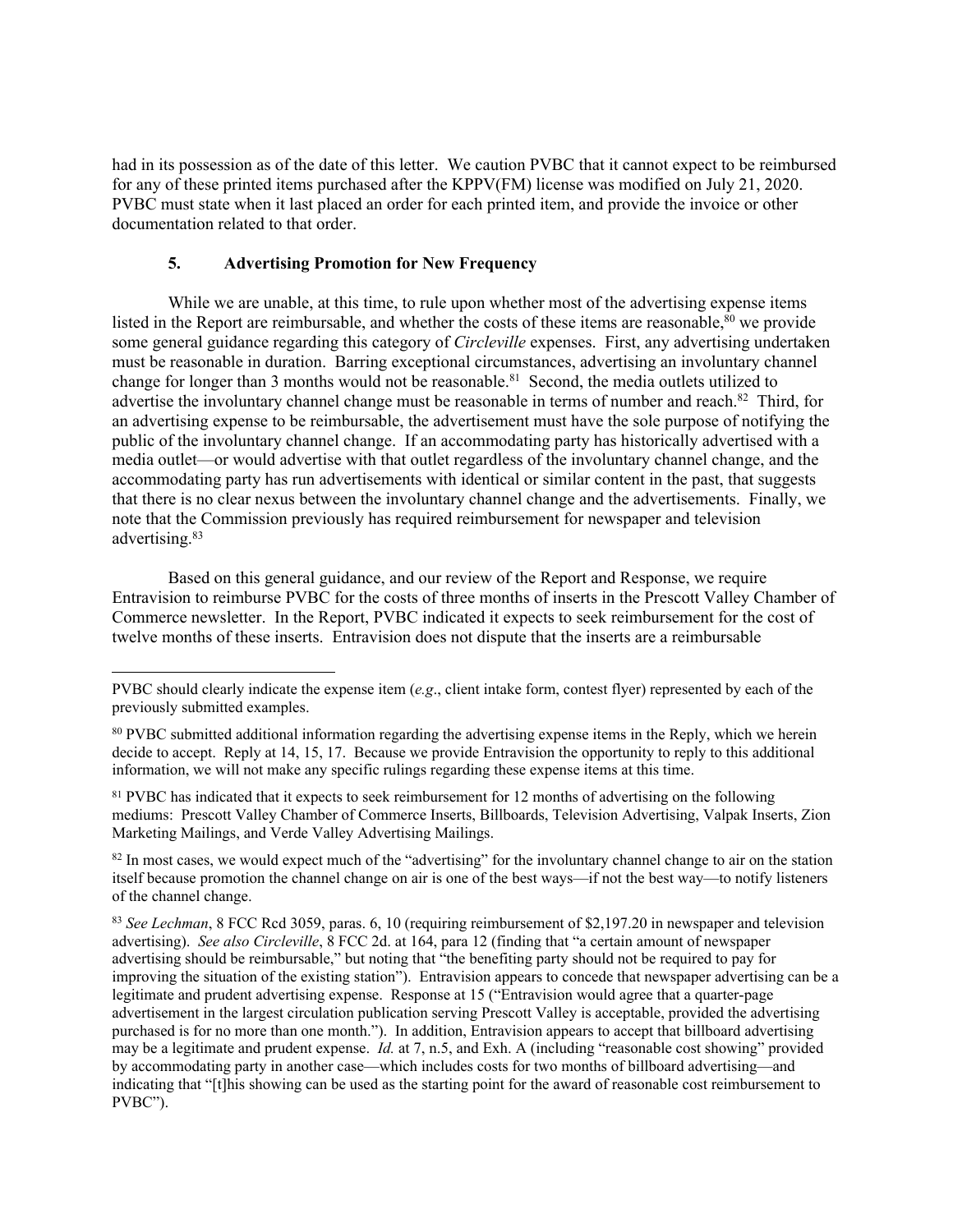advertising expense.<sup>84</sup> However, Entravision asserts that it should be required to reimburse PVBC only for three months of the inserts.<sup>85</sup> We agree. PVBC has not offered any evidence of exceptional circumstances that would necessitate advertising the KPPV(FM) channel change for more than three months. Accordingly, we require Entravision to reimburse PVBC for the cost of three months of inserts in the Prescott Valley Chamber of Commerce newsletter.<sup>86</sup>

In order to determine whether and how much PVBC should be reimbursed for the other advertising expense items listed in the Report, we request additional information. PVBC must submit a narrative statement that indicates whether it previously has advertised KPPV(FM) using any of the other media listed in the Report: (1) other Prescott Valley Chamber of Commerce publications, (2) Billboards, (3) the Prescott Courier, (4) the Chino Valley Review, (5) the Prescott Valley Tribune, (6) the Verde Independent, (7) television advertising, (8) Valpak Inserts, (9) Zion Marketing Mailings, or (10) Verde Valley Advertising Mailings. For each media outlet on which PVBC has previously run advertising, PVBC must indicate how often that advertising ran *(e.g*., daily, weekly, monthly, bimonthly, quarterly, biannually, annually), provide copies of any invoices or other documents related to that advertising, and provide copies of—or otherwise summarize the content of—the advertisements. In addition, to the extent it has not already done so, PVBC must state how frequently (*e.g*., daily, weekly, monthly, bimonthly, quarterly, biannually, annually), for how long it proposes to run each advertisement referenced in the Report, and the cost for each outlet. Finally, PVBC must describe the content of each advertisement it proposes to run, and attach mock ups or proofs of the advertisements.

#### **6. Promotional Expenses.**

We note that PVBC indicated in the Report that it will seek reimbursement for a number of promotional items. PVBC submitted additional information regarding these items in the Update and the Reply.<sup>87</sup> We herein accept the additional information, and require PVBC to submit additional information regarding these items. Because we provide Entravision the opportunity to reply to all of this additional information, we do not—at this time—address whether these promotional items are reimbursable, or whether the estimated costs of the items are reasonable. However, we do offer some general guidance below.

Items such as lip balms, pens, keychains, car shades, pint glasses, and various articles of clothing may be reimbursable. We reject Entravision's argument that they are not because they "bear no relationship to the *Circleville* reimbursement criteria."<sup>88</sup> In *Circleville*, the Commission addressed only whether the specific items identified by the accommodating party "may be the subject of reimbursement."<sup>89</sup> We note that, in more recent decisions, accommodating parties have requested—and obtained—reimbursement for similar items such as "signs, bumper stickers, T-shirts, jackets, [and]

<sup>86</sup> We remind both parties that Entravision's reimbursement obligation is not triggered until this expense is incurred.

<sup>&</sup>lt;sup>84</sup> Because Entravision has not disputed whether the inserts are a reimbursable advertising expense, the only issue in dispute is whether Entravision should be required to reimburse PVBC for more than three months of the inserts. That is the issue that we address herein.

<sup>&</sup>lt;sup>85</sup> Response at 13 ("Entravision considers three months of inserts, amounting to \$300 to be a reasonable cost to reimburse.").

<sup>87</sup> Update at Attachs. 33, 35; Reply at 13-14, 15-16.

<sup>88</sup> *See* Response at 14, 15.

<sup>89</sup> *Circleville*, 8 FCC 2d at 163-64, para. 12.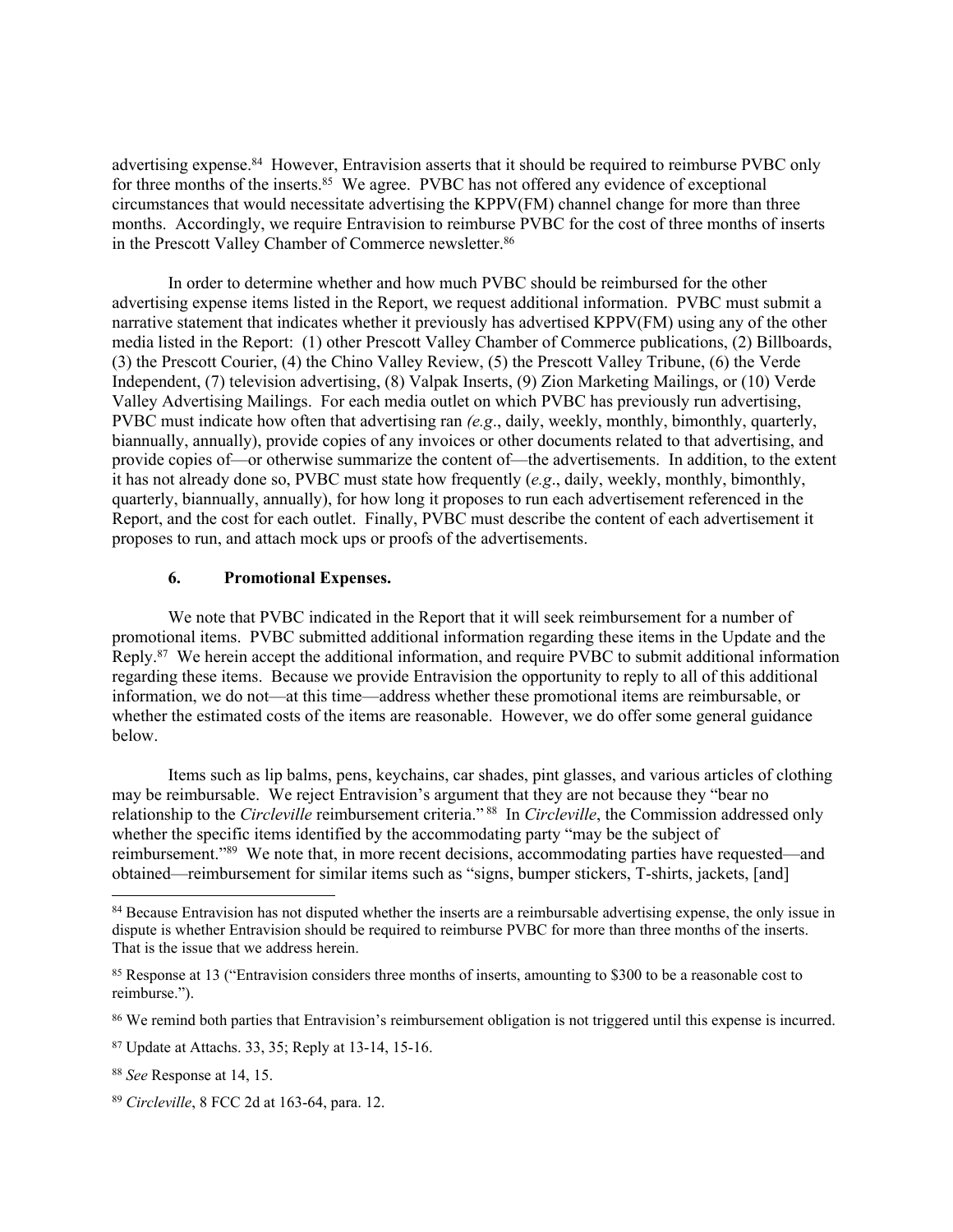stadium cups,"<sup>90</sup> and also for changing the "logo and call letters on gazebo cover."<sup>91</sup> As with all expense items, there must be a clear nexus between the promotional expense and the involuntary channel change. An accommodating party may establish this nexus with evidence that the promotional item at issue includes the station's old frequency.

In terms of the quantity of a particular promotional item for which reimbursement is appropriate, a benefitting party must reimburse an accommodating party only for the cost of replacing the number of the promotional item in the accommodating party's inventory.<sup>92</sup> This ensures that the accommodating party is not disadvantaged by the involuntary channel change but also is consistent with the principle enunciated in *Circleville* that a benefiting party should not be required to pay for improving the situation of the existing station.<sup>93</sup>

Having addressed promotional expenses in general, we turn to the promotional expenses listed by PVBC, and require PVBC to supplement the information it has submitted regarding these expenses.<sup>94</sup> Specifically, to the extent that PVBC has not demonstrated that each promotional item has KPPV(FM)'s old frequency on it,<sup>95</sup> PVBC must submit photographs or other evidence demonstrating that this is the case. PVBC also must specify how many of each promotional item it had in its possession as of the date of this letter. We caution PVBC that it cannot expect to be reimbursed for promotional items with KPPV(FM)'s old frequency on them that were purchased after the KPPV(FM) licensed was modified on July 20, 2020. PVBC must state when it last placed an order for each promotional item, and provide the invoice or other documentation related to that order.

<sup>92</sup> Put another way, if PVBC has 100 t-shirts in its possession that must be replaced because they include KPPV(FM)'s old frequency but PVBC orders 200 t-shirts, it is entitled to reimbursement only for the cost of 100 tshirts.

<sup>93</sup> *Circleville*, 8 FCC 2d. at 164, para. 12. Promotional items hold little or no value with respect to informing the public of the involuntary channel change. Thus, there is no clear nexus between the purchase of additional quantities of various promotional items and an involuntary channel change.

<sup>94</sup> We categorize the following expense items as promotional: Box Truck Wrap, Vinyl for Scoreboard at Local Stadium, Bumper Stickers, Vinyl on Office Walls, Tablecloths, T-Shirts and Caps, Banners, A-Frame Signs, Lip Balms, Pens, Keychains, Car Shades, Pint Glasses, Fleece Jackets, Satin Jackets, Polos, Lined Windbreakers. We note that one additional expense item—Note Pads—appears to be promotional, and we include it in this category for the time being. Thus, the information requests related to Promotional Items apply to the Note Pads listed in the Report too.

<sup>95</sup> PVBC included "representative examples" of certain promotional items. Update at Representative Examples Attach. PVBC need not provide duplicate examples of these items. However, PVBC should clearly indicate the expense item (*e.g*., satin jacket, windbreaker) represented by each of these examples.

<sup>90</sup> *Lechman*, 8 FCC Rcd at 3059, paras. 6, 10.

<sup>91</sup> *KBEX(FM),* 28 FCC Rcd at 3235, 3237-38. We note that Entravision appears to acknowledge that reimbursement is required for promotional items like magnets, logo design, table cloths, building signage, hats, A-frame signs, and banners. Response at 7, n.5, and Exh. A (including "reasonable cost showing" provided by accommodating party in another case—which included expenses for magnets, logo design, table cloth, building signage, and hats, and indicating that "[t]his showing can be used as the starting point for the award of reasonable cost reimbursement to PVBC"), 17 ("Assuming that PVBC purchased this sign and it bears KPPV's output frequency on it, Entravision is not opposed to replacing it at reasonable cost."), 18 ("If PVBC has any banners in stock that contain its output frequency, Entravision accepts that their replacement would be at cost.").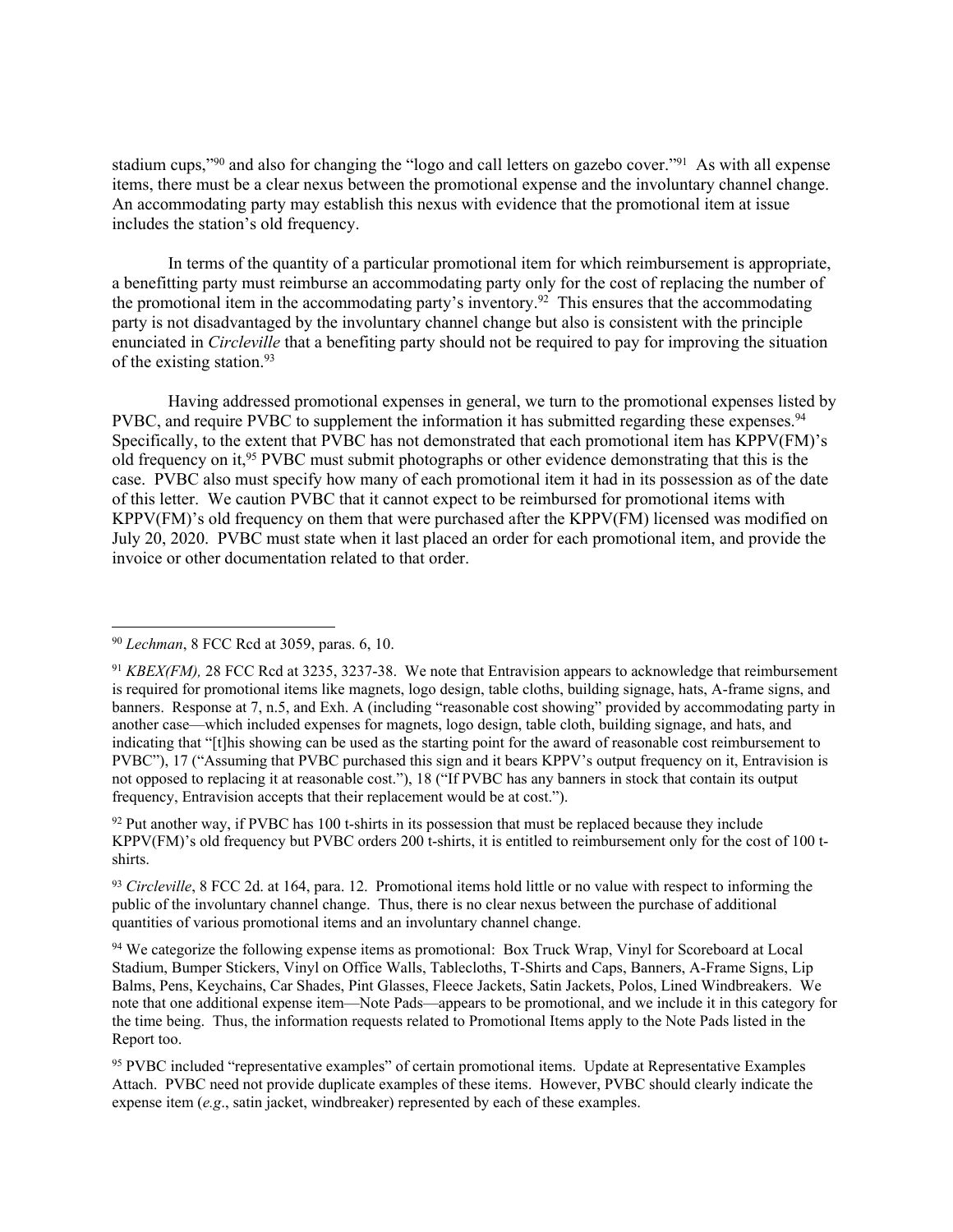## **7. Miscellaneous Expenses.**

As noted above, where an expense item is not clearly addressed by *Circleville* or its progeny, we consider whether there is "some clear nexus between the frequency switch and the expense."<sup>96</sup> If there is a clear nexus, the expense is reimbursable so long as it is "reasonable."<sup>97</sup> In order to evaluate whether there is a clear nexus between the KPPV(FM) channel change and the miscellaneous expenses identified by PVBC, we direct PVBC to submit the information outlined below.

- *Indoor Directional Signage with New Logo*.<sup>98</sup> PVBC must indicate the number of signs it proposes to order, explain why each sign is necessary, and submit photographs to support its explanation.
- *Repaint Wall and Connected Surfaces with New Logos*. <sup>99</sup> PVBC must submit a narrative statement explaining why this painting work is necessitated by the KPPV(FM) channel change.<sup>100</sup> PVBC also must provide photographs of the surfaces that will be repainted.
- *Additional Signage for Remotes*. <sup>101</sup> PVBC must submit a narrative statement that explains why the additional signage for remotes is needed, and describes the nexus between the need for additional remote signage and the involuntary channel change. PVBC also must provide photographs or other evidence to support its explanation.
- *Payroll and Overtime Expenses*.<sup>102</sup> PVBC must submit a narrative statement explaining why it believes it will incur these expenses, the specific employees that will perform the work, the tasks each employee will perform, and how much time PVBC believes each task will require. PVBC also must explain the nexus between the tasks it identifies and the KPPV(FM) channel change. Finally, PVBC must provide supporting documentation.
- *Live Remote Broadcasts*.<sup>103</sup> PVBC must submit documents to support its cost estimate, and a narrative statement explaining the nexus between the  $KPPV(FM)$  channel change and the live remote broadcasts.

<sup>96</sup> *Lechman*, 8 FCC Rcd at 3060, n.3.

<sup>97</sup> *Id*.

<sup>98</sup> Report, Preliminary Assessment, at 2; Update at Attach. 32; Reply at 13-14.

<sup>99</sup> Report, Preliminary Assessment, at 2, and Attach. 17.

<sup>&</sup>lt;sup>100</sup> To the extent that Entravision argues that interior painting is not a reimbursable expense because it does not fall into one of the categories of expenses set forth in *Circleville* and its progeny, we reject this argument. Response at 15. As we note above, an expense need not fall into one of the *Circleville* categories to be reimbursable. Instead, there must be a clear nexus between the expense and the involuntary channel change.

<sup>101</sup> Report, Preliminary Assessment, at 2, and Attach. 18.

<sup>102</sup> Report, Preliminary Assessment at 4.

<sup>103</sup> *Id*. at 3.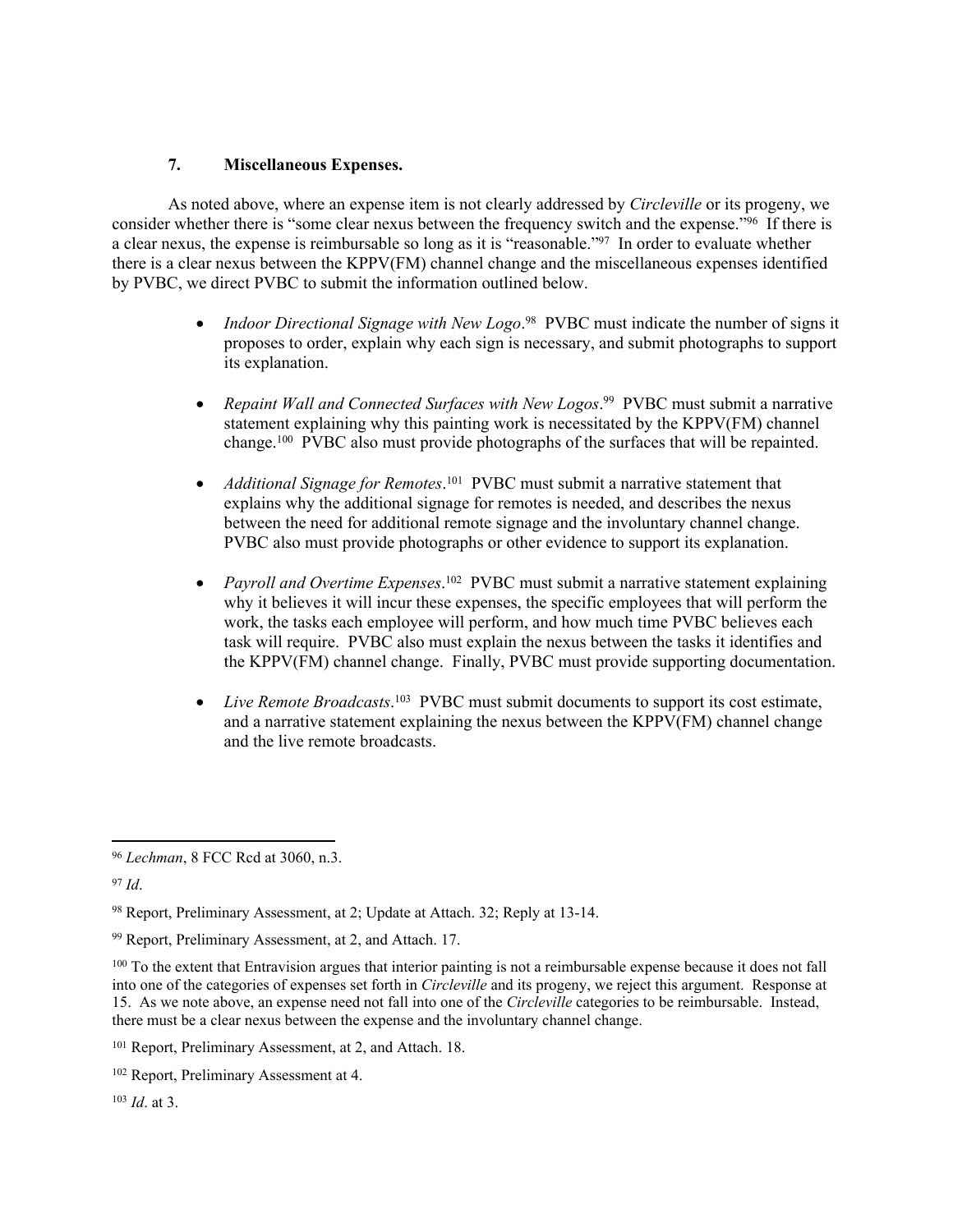• Search Engine Optimization.<sup>104</sup> PVBC must provide a narrative statement indicating whether it has utilized search engine optimization services in the past, and explaining the nexus between this expense item and the KPPV(FM) channel change. PVBC also must explain why it believes that a year of search engine optimization is required.

We also note that, we are unable at this time, to determine whether an additional three miscellaneous expense items identified by PVBC—Production for KPPV Station ID With New Frequency, Redesigning and Repairing Websites, and Sign for Outside of Office Building—are reimbursable, and whether PVBC's cost estimates for these items are reasonable. PVBC submitted additional information regarding these expense items in the Update and/or Reply.<sup>105</sup> Because we accept this information and offer Entravision the opportunity to reply to it, we will not make any specific findings regarding this information until the deadline for Entravision's reply has passed. That being said, we remind both parties that, in another involuntary channel change case, we did require reimbursement for voice-over expenses, and note that such expenses could be considered akin to the expenses associated with production of a new station identification.<sup>106</sup> In addition, we note that Entravision appears to acknowledge an obligation to reimburse PVBC for at least some costs related to website changes.<sup>107</sup>

## **C. Opportunity for Entravision to Reply**

Because we are accepting the Update and certain information and documentation in the Reply, and because we are requiring PVBC to respond with additional information regarding a number of expense items, we believe it is appropriate to offer Entravision the opportunity to reply to PVBC's response. Entravision may submit its reply within fourteen (14) days of PVBC's submission of the response requested in this letter.

## **D. Future Submissions**

As noted above, PVBC has had an extended amount of time in which to identify the expenses it will incur to implement the KPPV(FM) channel change, and obtain estimates and other documentation regarding those expenses. Given this, we will not accept any further submissions from PVBC unless (1) we have requested the submission, (2) PVBC previously provided a cost estimate for an expense item and the submission relates to the actual cost of that item, or (3) PVBC has incurred an expense that could not have been reasonably anticipated. Unless one of these circumstances is present, we will treat any future PVBC submissions as unauthorized and will dismiss them. Likewise, unless we accept a future PVBC submission and specifically authorize or request an Entravision reply, we will not accept any further submissions from Entravision, and will treat such submissions as unauthorized and dismiss them.

<sup>104</sup> *Id*.

<sup>105</sup> Update, Preliminary Assessment at 3, and Attachs. 35, 36; Reply at 14.

<sup>106</sup> *KBEX(FM),* 28 FCC Rcd at 3235, 3237-38 (requiring reimbursement for expense of "voice-over"). *See also Lechman*, 8 FCC Rcd at 3060, para. 11, n.3 (declining to require reimbursement for a "jingle package" because accommodating party had not "demonstrated that re-cutting the station's three jingle packages was a reasonable and prudent expense connected with the frequency switch: for example, we do not know the contents of the announcements or why they must now be changed, but refusing to "state here that such expenses are never reimbursable").

<sup>107</sup> Response at 7, n.5, and Exh. A (including "reasonable cost showing" provided by accommodating party in another case, and indicating that "[t]his showing can be used as the starting point for the award of reasonable cost reimbursement to PVBC").